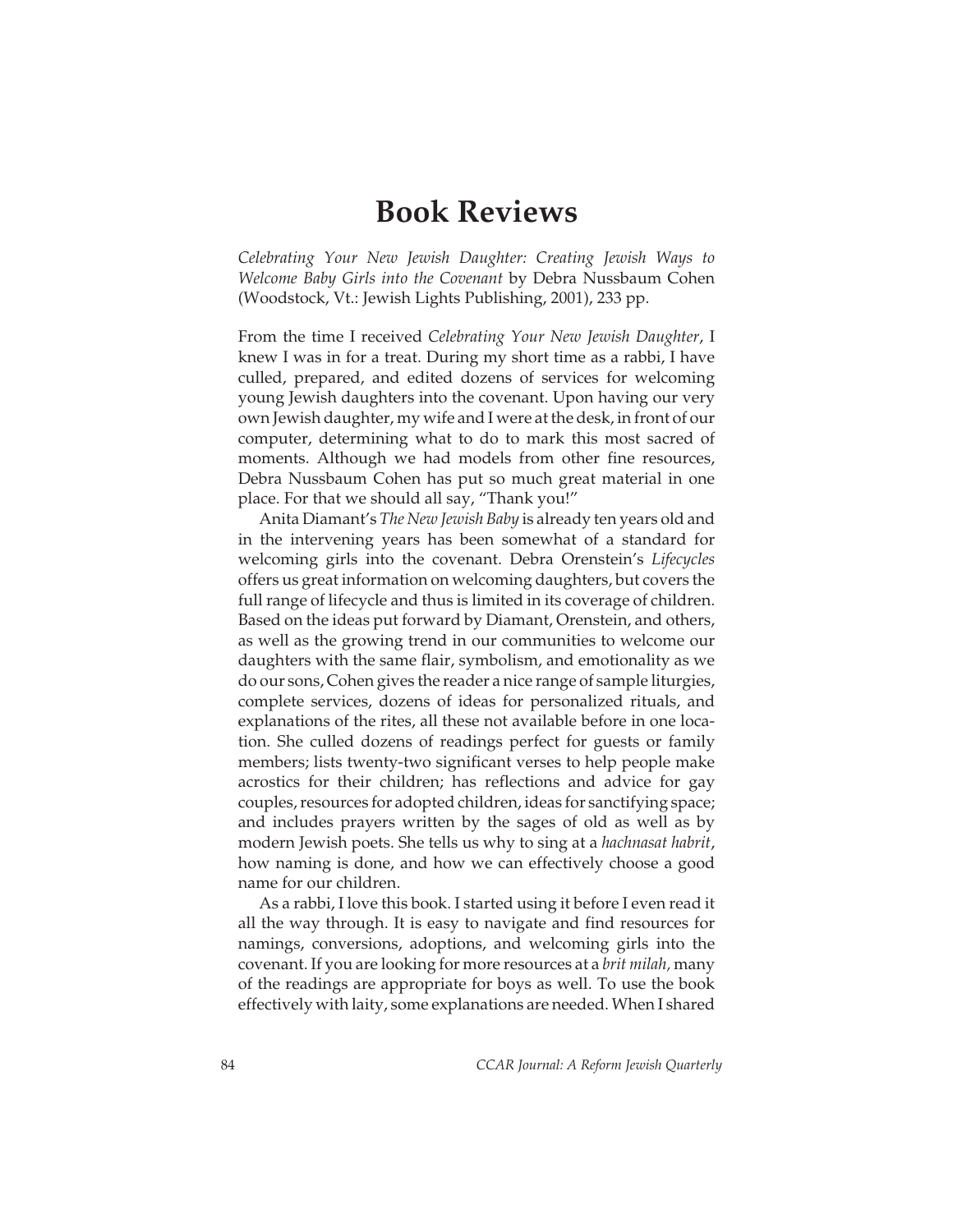this book with couples, some, especially those not accustomed to creating services or drafting ritual ceremonies, found the book overwhelming.

The book is a good resource for our personal as well as congregational libraries. Anyone planning a naming (or a baby) should make sure to have it on hand for some good ideas and resources.

MARK D. STRAUSS-COHN (C98) is rabbi of Congregation Emanuel, Winston-Salem, North Carolina.

Hineni in Our Lives: Learning How to Respond to Others through 14 Biblical Texts & Personal Stories by Norman J. Cohen (Woodstock, Vt.: Jewish Lights Publishing, 2003), 201 pp.

In 1927, Nelson Glueck (z'l) completed his doctoral thesis on chesed (grace) in the Bible, collecting every reference and explaining how its use helped define human and divine relationships. Glueck's work was divided into three parts: the first discusses the use of chesed to reflect human conduct in a secular setting, the second speaks of it in a religious context, and the third describes chesed as an integral part of divine conduct vis-à-vis God's human subjects.

Norman J. Cohen's recent book, Hineni in Our Lives: Learning How to Respond to Others through 14 Biblical Texts & Personal Stories, takes a similar approach to biblical and midrashic studies with the fourteen examples of *hineni* (here I am!) that appear in the Tanakh unaccompanied by any specific action. An important difference between the works of Glueck and Cohen is that in Cohen's approach there are no secular settings: "All relationships, whether between individuals or between individuals and God, are fraught with meaning and with the potential of holiness." He argues that "we must be fully present, responsive, and receptive to the other in our lives, whether it be God or the individuals whom we love—our parents, spouses, children, siblings or friends—if we want to experience real happiness and fulfillment" (p. ix).

Cohen categorizes the appearances of the word hineni as connoting three primary character traits. The first is the ability to be present for and receptive to "the other," as when Isaac responds to his son Jacob in Genesis 27:18. The second is a willingness to act on behalf of the other, as Esau does when Jacob calls to him to bring him venison (Gen 27:1-4). And the third is the willingness to sacrifice for the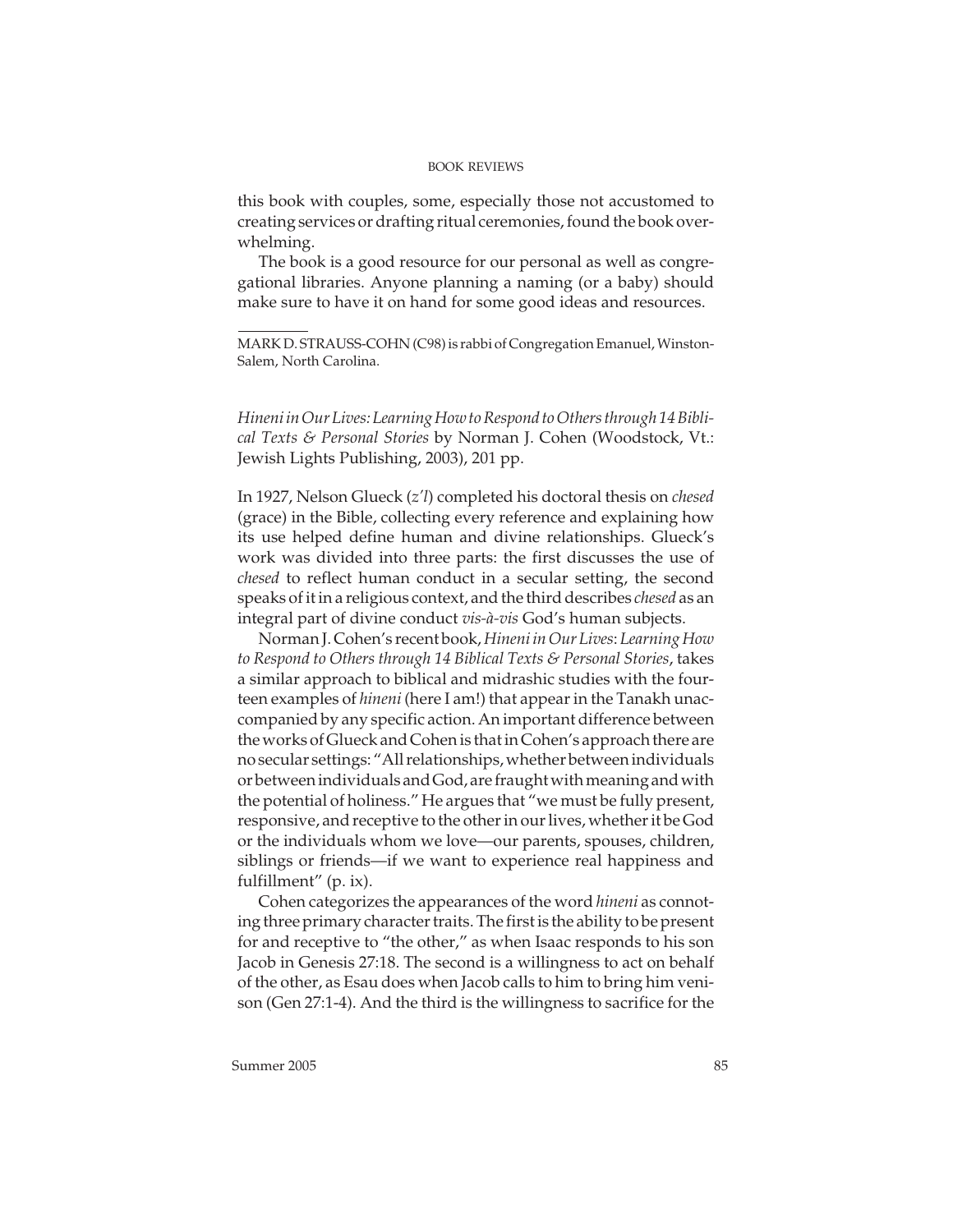other (or the Other), as Abraham does when God calls on him to bring his son Isaac to Mt. Moriah (Gen 22:1) or when God is present for humanity in Isaiah 58:1-9.

In his first section, Cohen begins each exposition of the use of the word hineni in the Tanakh with a contextual quotation, followed by a well-considered midrash on the nuances of the word in that particular setting. So, for example, he titles the beginning of the akedah passage in Genesis 22 "Recognizing the Other" and the angel's call to Abraham to stay his hand and not kill his son "Awakening to Relationship." He then offers his own insights as to how these passages might reflect on our own behavior with family and friends.

While the word *hineni* usually denotes someone fully present to the other, there is one instance where just the opposite is true: the Amalekite who announces to the future King David that he was present and, in fact, had a hand in King Saul's death on Har Gilboa. He tells David that Saul called to him as he lay wounded, and he responded hineni. Cohen argues that this was not a hineni of being present for a holy action; rather, it was purely for the sake of personal gain. And when Saul responds, mi attah—Who are you?, he is challenging the Amalekite to look within himself, just as Isaac challenges his son Jacob, disguised as his twin brother Esau, to look within himself when presenting the venison to his vision-impaired father. In that instance Cohen suggests that Jacob's *hineni* eventually rises beyond his desire for personal gain, even if it surely begins there. Both passages are a reminder that the spoken word is but the beginning of the expression of meaning and intention.

The second section consists of a collection of contemporary reflections on the theme of *hineni*, written primarily by rabbis and scholars. Each is attached to a particular biblical passage quoted in the first part of the book. Among the contributors, Peter Pitzele's account of his difficulty in "hearing the call," paralleling the prophet Samuel's difficulty hearing it as a child, is particularly relevant and powerful. As Cohen points out "for most of us it is difficult to hear the call of the other in our lives. We are caught up in the day to day demands on us, and it is impossible for us to be open to the needs of those we love and who love us" (page 78).

Another of the contemporary respondents, Rabbi Sandy Sasso, observes that "in everything there is a Divine spark and we are in the places that we find ourselves not by accident but as part of God's plan} to redeem the holy sparks present there." Then, echoing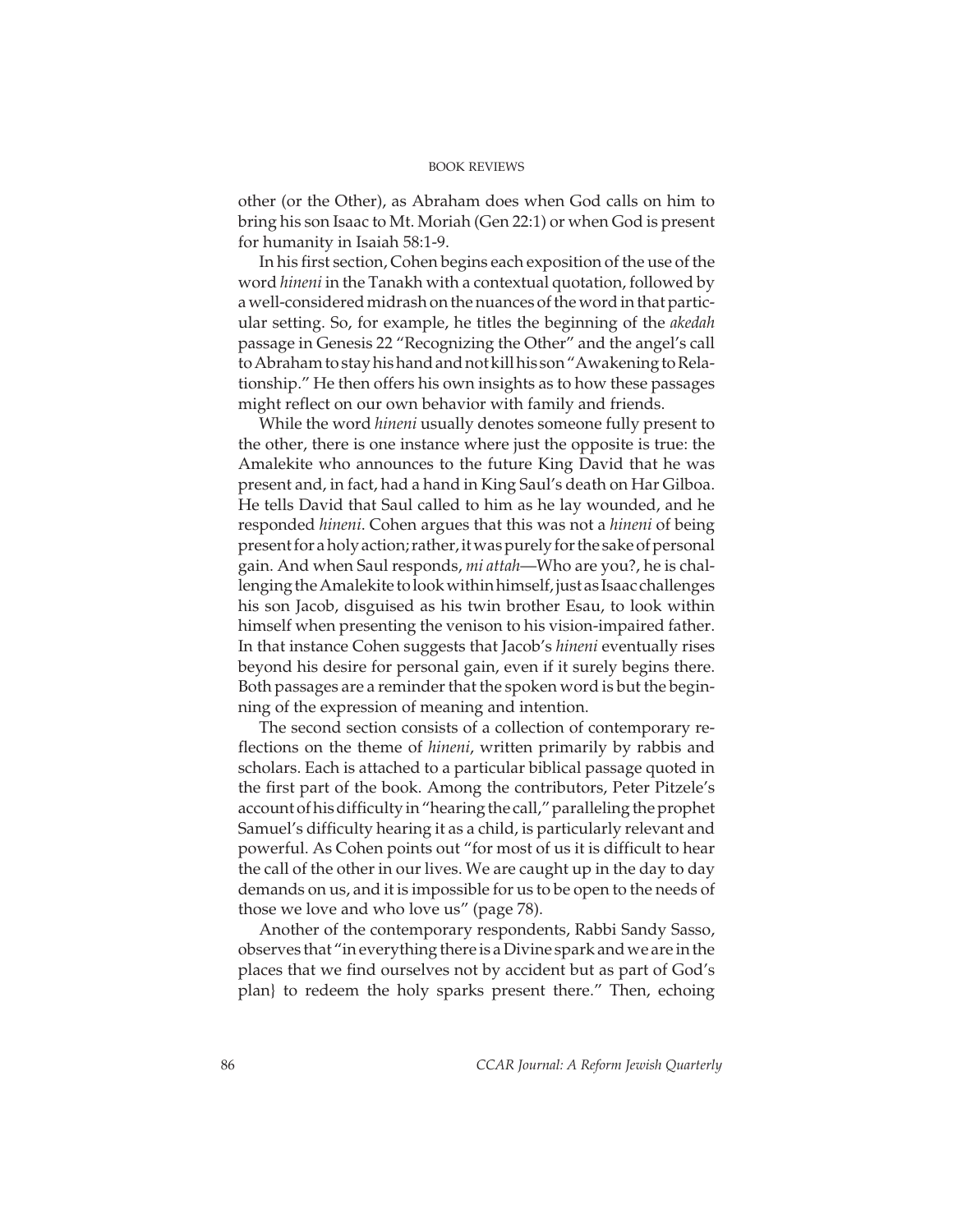Cohen's observation, she concludes: "Everything invites us into relationship, but we often refuse" (page 156).

The third section of the book is called "A Guide to creating our own personal Midrash—finding your own voice in the text." There Cohen elucidates the process by which he created his book, and encourages readers to tackle the passages on his or her own, raising questions, such as "What does it take to see the other, to hear the call," "What does it take to experience the other in our lives?" and "Do we not sometimes delude ourselves into thinking that we are truly responding to the other, when we are not?" This section, in particular, makes the book a major resource for adult education experiences in congregational, chavurah, and other informal settings. I think it would also be especially effective for family conversations on a Shabbat afternoon.

Cohen's book provides a solid biblical and midrashic framework for relationships between parents and children, siblings and other family members, teachers and students, employers and employees, and, universally, between human beings and God. This makes his book a particularly important resource for those involved in pastoral care, where we are present for those needing healing, and we try to help them sense God's presence and role in healing, too.

In fact, God can be sensed in every human encounter that is not totally based on self-interest. It is, therefore, possible to appreciate Cohen's book as carrying on in the tradition of Martin Buber's "I and Thou," where human-beings struggle to move beyond imposing their agendas on others, and are open to hearing about the other's needs. Becoming more aware of the presence of God in our lives and in our relationships bespeaks a challenge for so many of us to acknowledge a Higher Being who really matters to us. We look for miracles, when what we truly need is in the common-place, in the mundane, in the daily struggle. Cohen's book can help us triumph over our blinkered vision, and open ourselves to God's beneficent influence and presence.

JONATHAN BROWN (C 67) is the rabbi of Beth El Congregation in Winchester, Virginia, and a member of the editorial board of the Journal. His biography of Nelson Glueck has been accepted for publication by the HUC Press.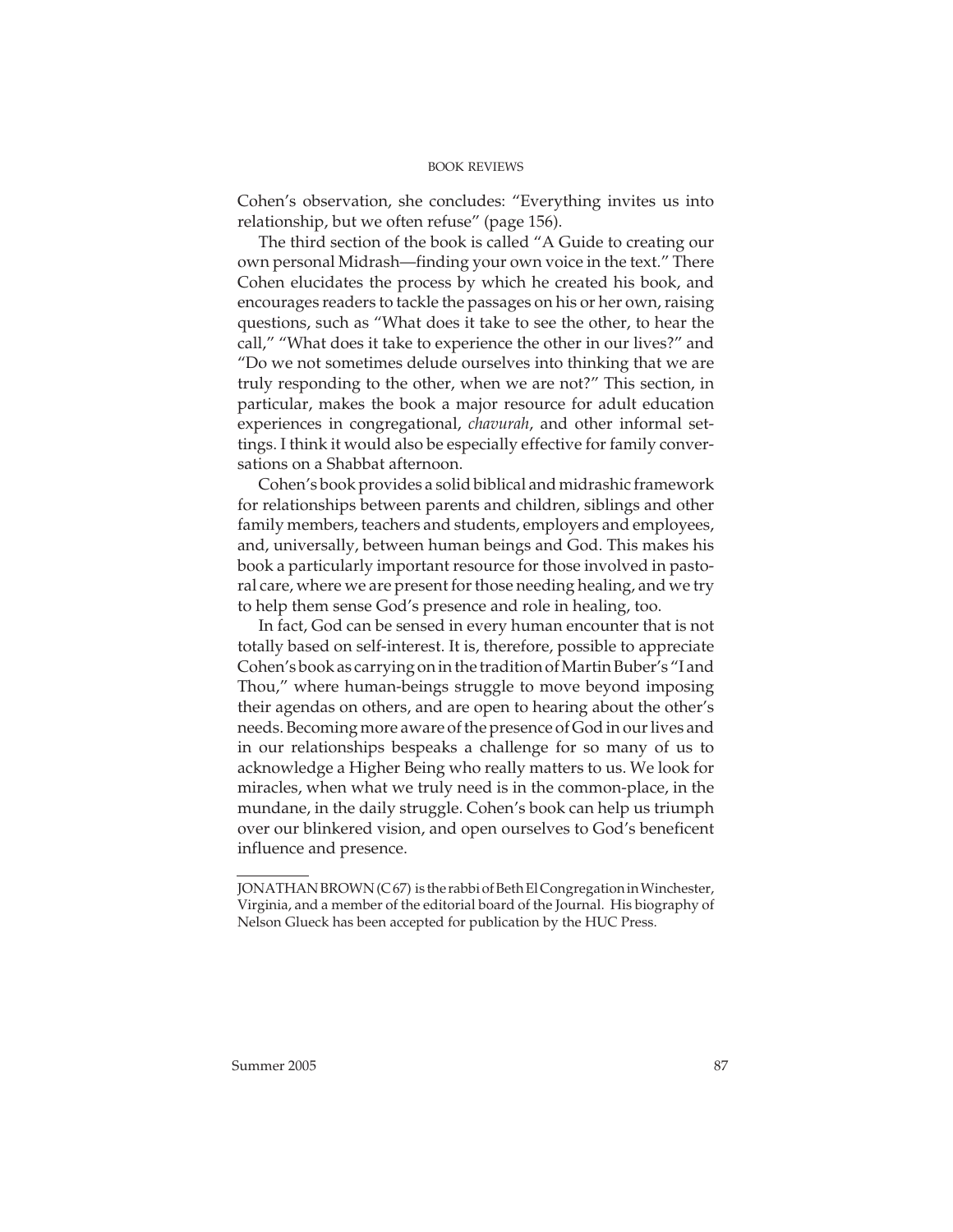Ehyeh: A Kabbalah For Tomorrow by Arthur Green (Woodstock, Vt.: Jewish Lights Publishing, 2003), 192 pp.

Arthur Green, scholar and teacher of Jewish mysticism, co-founder of the chavurah movement, professor at Brandeis University and now head of a new rabbinic school, has in recent years published a number of works that relate to the current interest in spirituality. His latest work, Ehyeh: A Kabbalah for Tomorrow, has much to offer, both to us congregational rabbis in our own spiritual growth and as an aid in our efforts to guide our spiritually seeking congregants. As he notes in his introduction, the explosion of writings that have created a sort of pop-Kabbalah moved Green to overcome misgivings about his inevitable oversimplification of kabbalistic thought and practice in the present work The resulting accessible and serious text offers a corrective to impressions that may have been created by this popkabbalah, from Madonna's "Die Another Day" music video, which (mis)employs kabbalistic symbols, to Kabbalah centers from Jerusalem to Los Angeles that promise to cure all ills.

Green brings to the task at hand many years of academic study of the sources, experience of kabbalistic disciplines, and the wisdom of a lifetime of sharing in the lived reality of the American Jewish community. After introducing himself, Green begins with an explanation of the word *ehyeh* that enables him to present the book's approach—bringing past, present, and future together in the same wisdom, just as the word ehyeh brings all time together in God. In "Rereading the Old Tradition," he explains basic kabbalistic concepts, through which we enter into the Jewish mystical approach to life. After relating the ancient wisdom to our own spiritual struggles, Green, in the second part of the work, "Looking toward Tomorrow," brings mystical insights to the challenges of modernity. He shares his personal spiritual journey and invites us to take our own as seriously, for, although this book is an excellent introduction to kabbalistic thought, "its primary purpose is not one of imparting information." In sharing Green's musings regarding the relevance of Kabbalah in a theology for our own times, we join the traditional learning circle of the Jewish mystics. He opens a path for us to move beyond the self-absorption of the personal spiritual quest, that we might see its connection to the world beyond the self. Here is the whole world, which is of the Self of the Universe, and not separate from the individual at all. To see the connection and to respond to it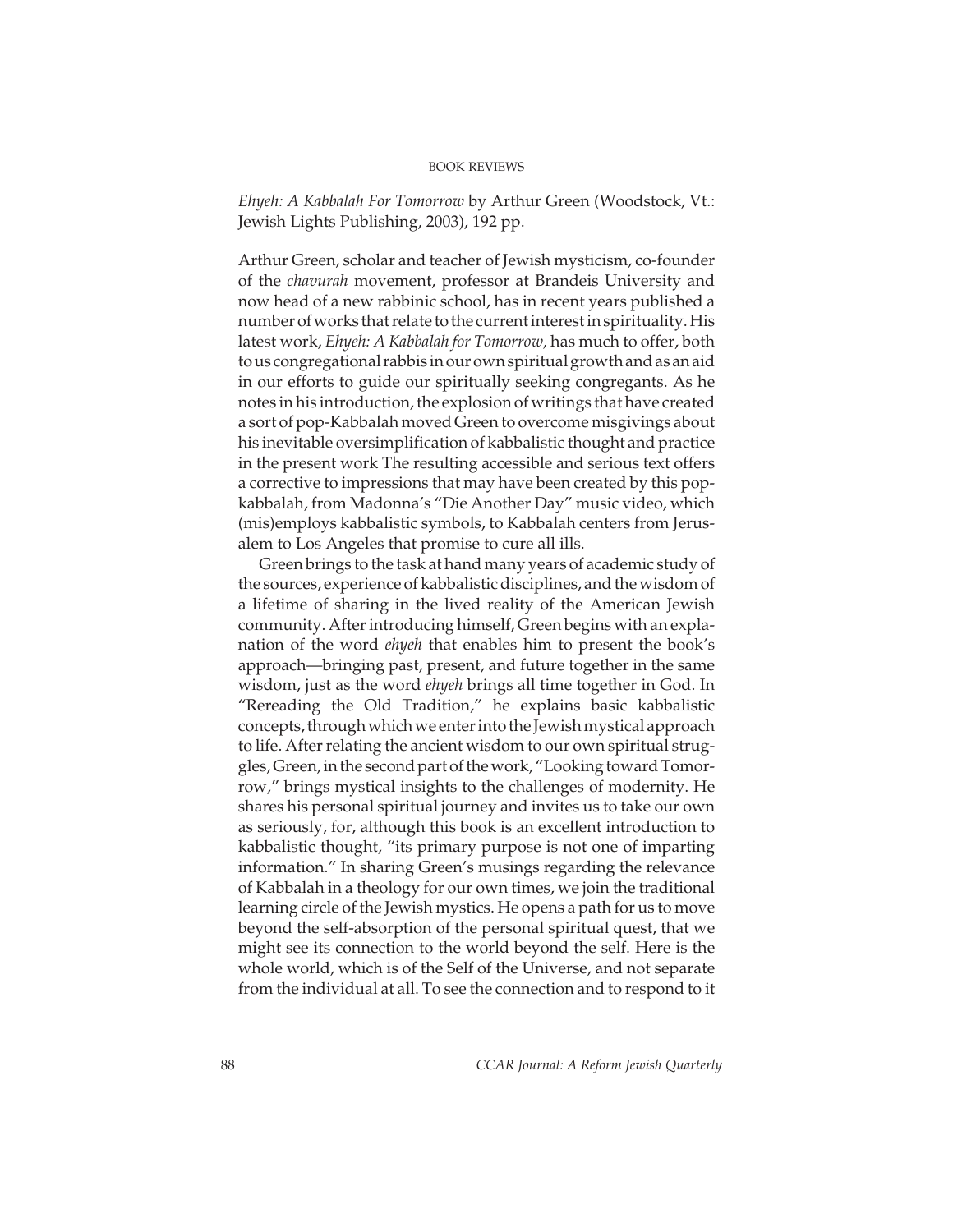is to begin to take up our own part in creating "a Kabbalah for tomorrow."

The structure of Ehyeh signals to the reader that Green is looking beyond the scientific bias of modernity toward a different way of knowing. To read the book is to engage in a dialogue with Green that feels very much like the learning that takes place between a rabbi and disciple, or like sitting with the Zohar's disciples around Shimon bar Yohai as he taught. Green includes a series of meditations throughout the book that the reader might use to achieve a contemplative understanding. "The ten sefirot must become a way of thinking for us, not a body of knowledge" (p. 59). Kabbalah is not about instant, or even rapid, mastery of knowledge: like the former masters, Green follows a warning "to go slowly," followed by "a word to the wise is sufficient" (p. 84).

Derived from kabbalistic understandings of God's nature as reflected in humanity, the theological aspects of Ehyeh have the potential to spark profound discussion in a congregational setting about both the Kabbalah's inspiring visions of human potential and its sometimes unsettling approach to evil. Notwithstanding the kabbalistic vision that all is in and of God, it is still difficult for many people not to resort to a dualistic belief that ascribes evil to the place where God is not present (as Buber taught about the Shoah). Discussion may also arise over the Kabbalah's tendency to image God in a personalistic way. Green introduces the non-anthropomorphic approach early, in his consideration of the name Ehyeh as "really not a noun at all, but a verb artificially arrested in motion" (p. 2). He shows that higher kabbalistic understandings of the world and God go beyond images of God to a place where words are completely inadequate. Yet he also asserts that "to contemplate the name of God…is to know the universal One in a *personal* way," that "Judaism insists that the secret of existence is a 'Who?' not a 'What?' question" (p. 78).

Green concludes Ehyeh with guidance for further reading. Here he challenges the reader in one more way, asserting that to study the sources of Jewish mysticism, one must learn enough Hebrew to appreciate them in the original. While we may agree with him, it is helpful that he also gives a full list of readings currently available in English—for the time being. He ends by sharing his sense of urgency for the work that lies ahead of those who would join in the creation of a Kabbalah for the future. Any meaningful reinterpretation of kabbalistic wisdom for our times must engage with the world of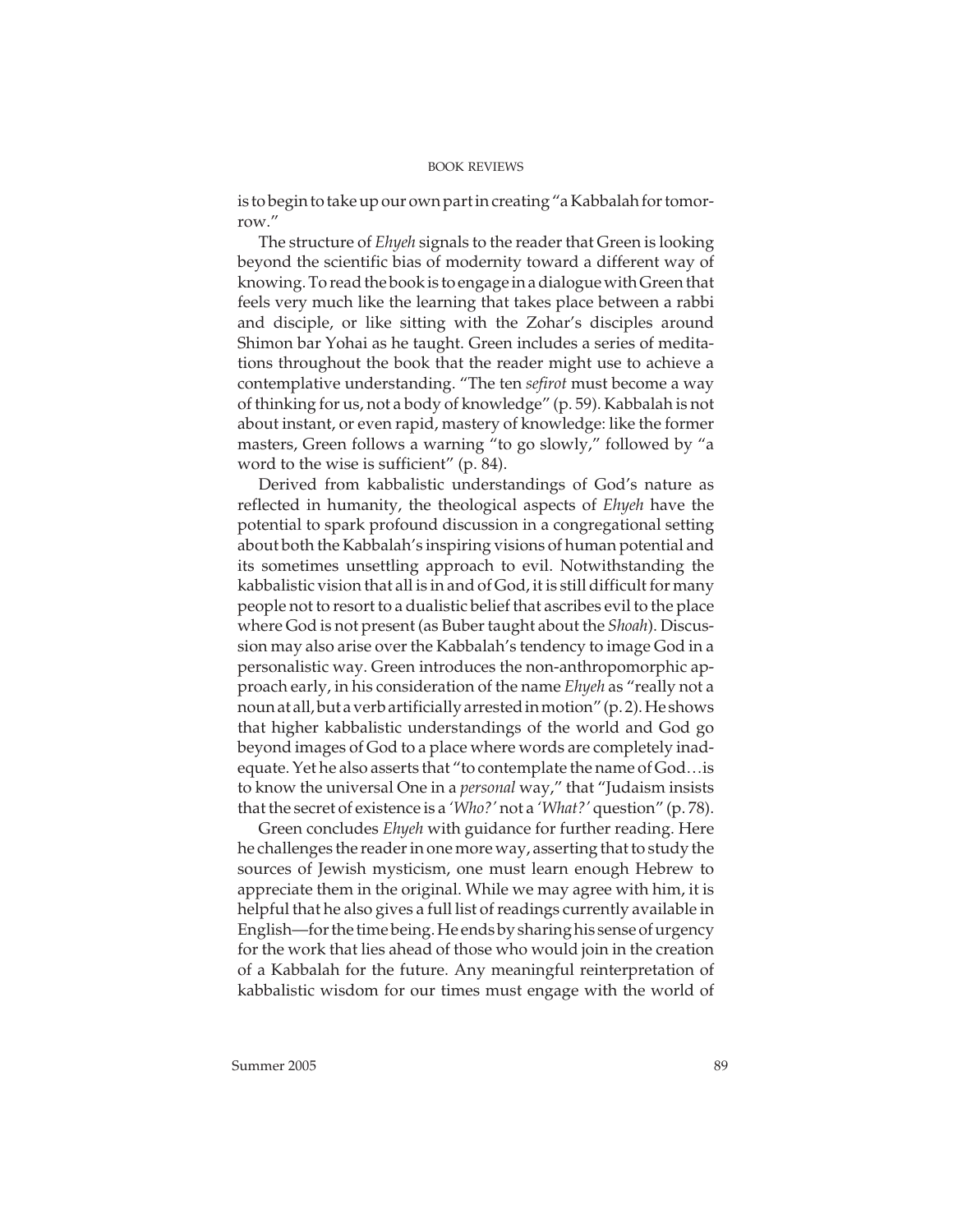which we are a part. Torah, read with kabbalistic creativity, will yet yield up world-changing new wisdom.

Ehyeh does not represent a retreat to some mystical past, but an attempt to bring past insights to the post-modern present. Among the renewed, ancient insights of the Kabbalah is the importance of community. Some American Jews are, indeed, finding that their spiritual search leads beyond the centrality of the individual to a new appreciation for their companions on the journey. Paradoxically, we need others in order to become our best selves. Green shares a mystical teaching that the Sinai moment is essentially a glimpse of the dissolution of borders and differences, and that such revelatory moments are possible for us at any time. This is when the kabbalistic understanding of the Divine Attributes as opposites that must be balanced becomes a profound psychological insight, when we consider how the attributes are reflected in ourselves. We, just as God, must balance tensions between intimacy and separation, love and judgment, self and other. Only when we recognize and respect both realities can we merge them in a heightened understanding of who we might become, created in the image of *ehyeh asher ehyeh*. For those who choose to explore the path of Kabbalah in search of wholeness for ourselves and our world, this text will help us along the path.

ARIEL STONE (NY91) is rabbi of Congregation Shir Tikvah, Portland, Oregon.

Platforms and Prayer Books: Theological and Liturgical Perspectives on Reform Judaism, edited by Dana Evan Kaplan (Lanham, Md.: Rowman and Littlefield Publishers, 2002), 317 pp.

Platforms and Prayerbooks: Theological and Liturgical Perspectives on Reform Judaism belongs on the shelf of every person and institution concerned with Reform Judaism, or modern Judaism in general. The range of interests, the styles and goals of the writing, and the levels of scholarship range so greatly that every reader will find something of value. In general, the articles avoid being abstruse, technical, or narrow gauged. Most readers will find the volume immediately useful for their thinking and teaching. Some essays will serve as convenient reviews of familiar material; others will close a gap in one's knowledge, or introduce a new approach to some issue in Reform Jewish thought.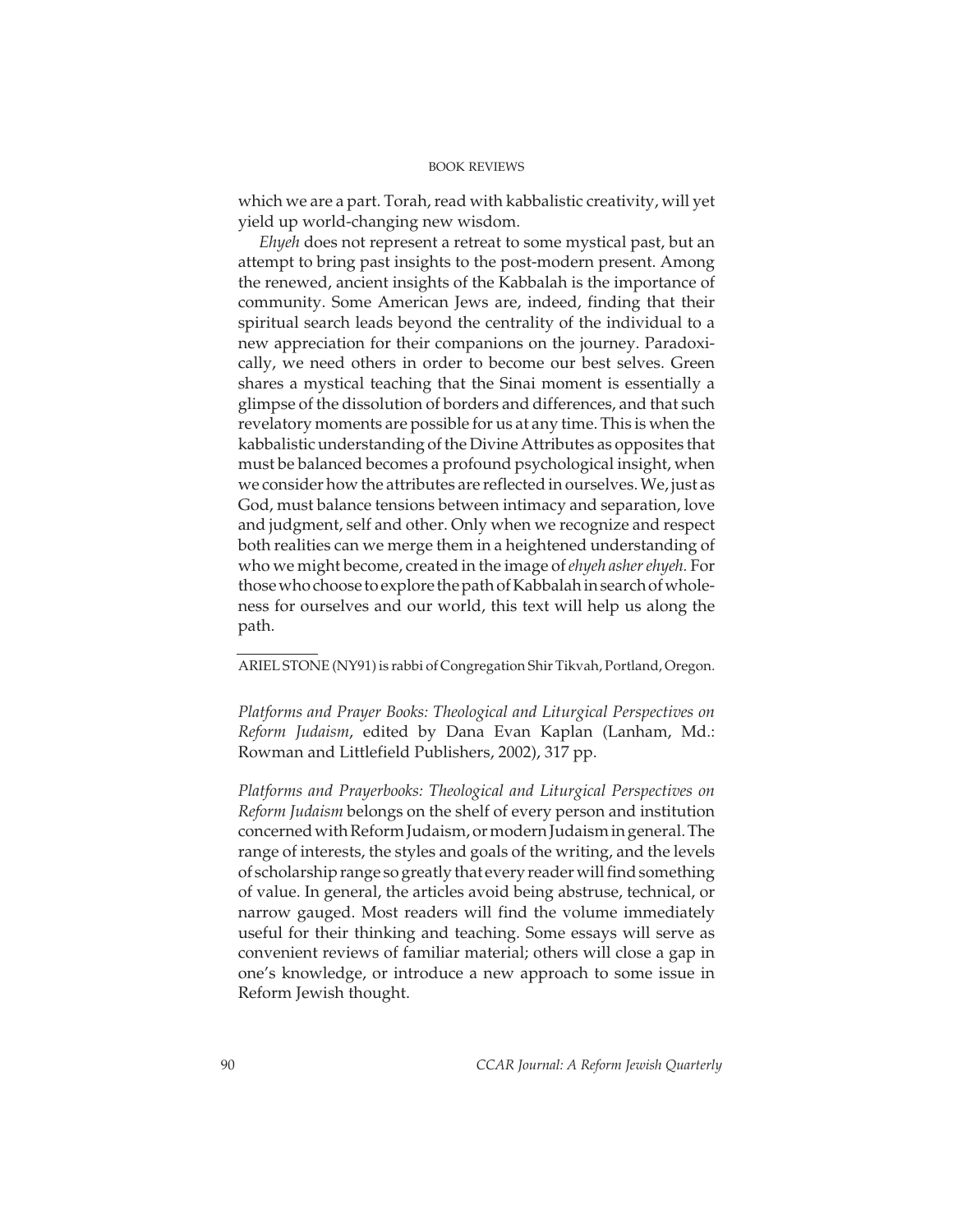The volume is divided into four sections: "Historical Context," "Liturgical Studies," "Comparative Studies," and "Autonomy and Authority in Texts." Within these rubrics, the articles vary in their approaches.

Several papers survey broad issues. These treatments are handy references for those who have already studied the topic, and are good introductions for those new to the study. The introduction by the book's editor, Dana Kaplan, the paper by Herbert Bronstein on "Platforms and Prayer Books," and Walter Jacob's paper surveying the renewal of Judaism in all four platforms/statements serve as able overviews of the platforms and their connection with liturgical work in Reform. All address the 1998 Pittsburgh Statement of Principles, and help put Richard Levy's work in the context of that of his predecessors—Kohler, Cohan, and Borowitz.

In the section on liturgy, Peter Knobel's paper offers an astute analysis of the issue of a "single prayer book for the Reform movement," while in the section on comparative studies, Richard Hirsh provides an insightful and thorough analysis of the differences between Reconstructionist and Reform Judaism. As the movements become closer and closer, though from different directions, an analysis such as Hirsh's is timely and useful. Dow Marmur's paper compares American Reform to British, Israeli, and Canadian Reform. He typifies the former as operating under the "Reform is a verb" rule. Judaism is something that is always "re-forming," and the current reforming, in the American context, places great emphasis on individuals' needs, predicaments, and experiences. The non-American Reform model is "Reform as an adjective"; Reform is one way to describe an approach to Judaism, and Reform itself must concern itself as much with continuity with the tradition and other interpretations of the tradition as with individualistic claims and needs. While his paper does give voice to the traditionalist wing of American Reform (where I place myself), his usage of Charles Liebman's terms "spirituality" to describe individual religious experience and "holiness" to describe communal religious experience seems unhelpful to me. In fact, a paper addressing precisely this type of issue would have been a welcome addition to this (or a future) volume.

In the section on autonomy and authority in texts, Peter Haas offers an overview of the problem of halakhah and Reform Judaism. S. Daniel Breslauer's paper on Eugene Borowitz, while making a case for the post-modern nature of Borowitz's thought, serves as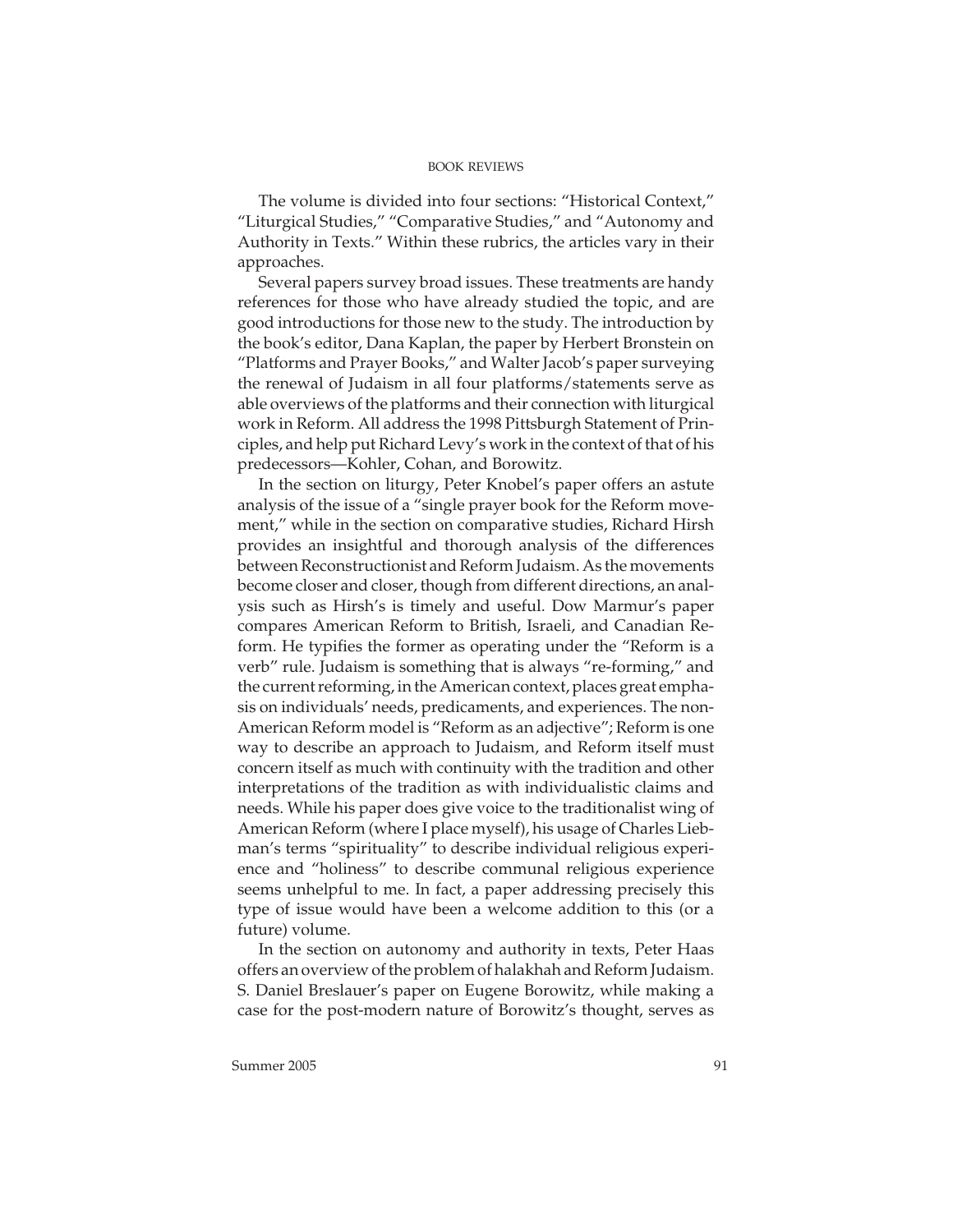well as a very decent introduction to crucial aspects of the thinking of Reform's senior theologian.

Other papers penetrate into more narrow areas, elucidating the general by focusing on particular aspects. In the historical section, for example, Ya'akov Ariel's paper on cultural dimensions of American Reform, "Miss Daisy's Planet," is an aperture into how Reform Jews from roughly 1870–1930 experienced themselves in their world. Gary Zola's meticulously researched paper on the first Reform prayer book in America, in the liturgical studies section, is both fine scholarship and compelling narrative regarding an overlooked, crucial moment in American Reform history. Debra Kaufman's illuminating study of newly Orthodox women (baalot teshuvah) gives a view of women and Judaism that presents both a challenge to Reform religiosity and a challenge to much mainstream feminist theory about women's spirituality.

Other papers cover new ground or provide visions of where Reform ought to be going. For example, Judith Abrams' textually disciplined and spiritually deep examination of liturgy is a fine example of how liturgy ought to be taught to learners and shows us what experiences we ought to aim for in leading, writing, and participating in liturgical prayer. Michael Satlow's and Leon Morris' works are excellent entries into what phenomenological issues are at stake when one discusses studying sacred text as a Reform Jew. Their thinking is both original and compelling. These three papers taken together go a long way in creating a theory of Reform spiritual—as opposed to academic—hermeneutics.

Other papers are concerned with meditation in the context of the Reform prayer service, cultural anthropological analysis of Reform Judaism, a careful study of the thought of Kaufman Kohler, and an analysis by Michael Meyer on the new meanings of collective Reform Jewish identity in light of thought expressed in the Pittsburgh Statement of Principles.

My favorite papers were those by Gary Zola, Judith Abrams, and Michael Satlow. Zola's lively and thorough paper was an absorbing encounter with a heretofore unlit corner in the history of liturgical Reform. Judith Abrams' work in liturgy presents for me just where our balance should be—reverence for the text as it opens up dimensions of the holy. She suggests a basic truth—we need to spend less time writing new liturgy, and more time mining the treasures in what is before us. Satlow's paper was for me a moment of refreshing conceptual lucidity. His understanding of both the subtleties and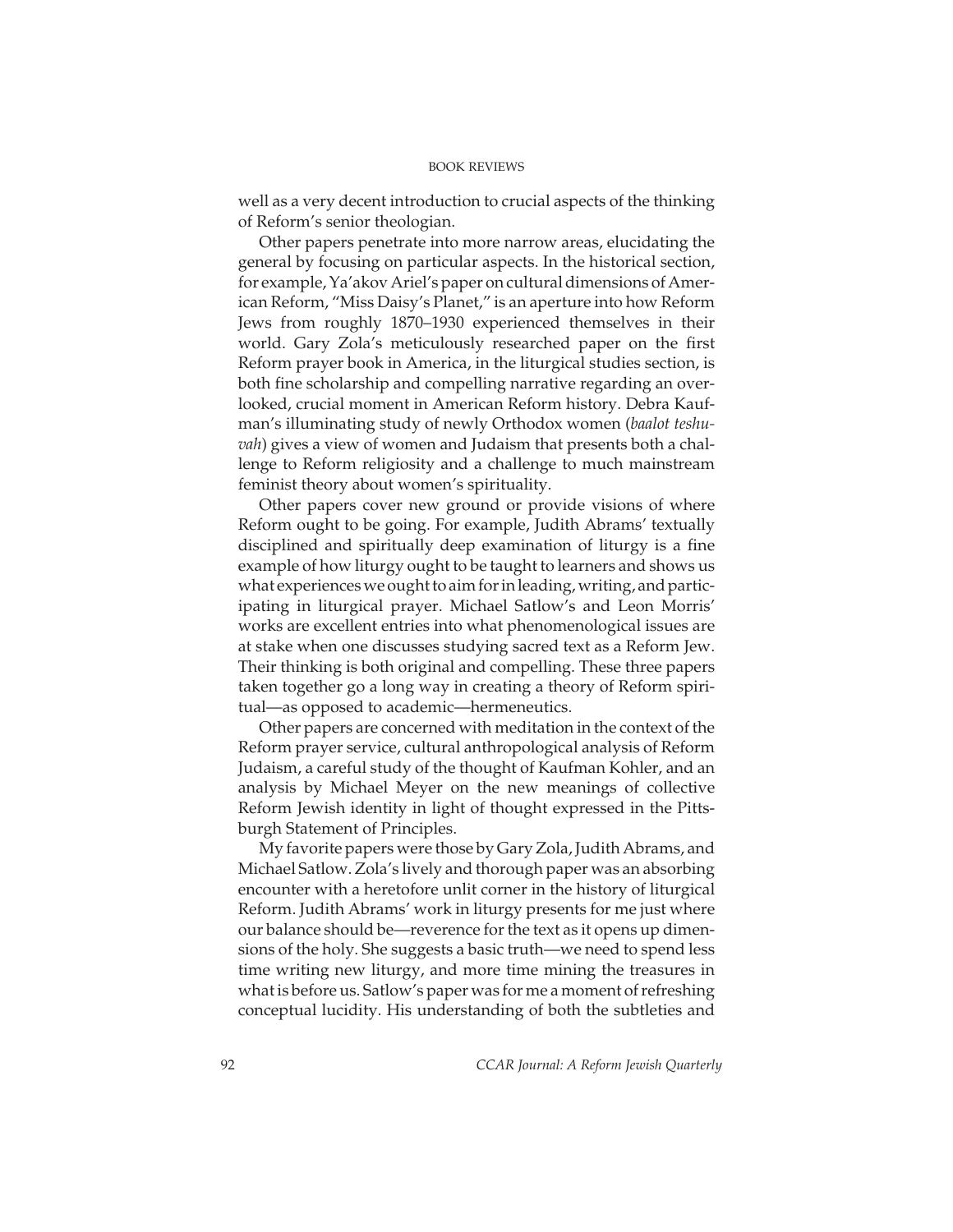importance of theoretical accuracy regarding text, hermeneutics, and transmission of culture is crucial for theoreticians of Reform. He writes, for example, "A culture's true heritage…is primarily transmitted not through its texts, but through its ability to transform its members into those who can read and do read its texts in a culture specific fashion." These words are hardly new for those embedded in the study of hermeneutics and culture, but their importance, for me, cannot be overstated. I hope to see more from Satlow's pen as he turns his considerable intellectual skills to the problems facing Reform Judaism.

Those learned in some given area or another may disagree with a point or two, as well as with some of the terminology the various authors use, but, overall, this collection of papers serves admirably on many levels: as reviews with new angles; as scholarship filling in lacunae; and as fresh thinking and theorizing about where Reform Judaism stands, what devotional life we are trying to create, and the tensions, struggles, and vistas that lie ahead. Teachers and expositors of Reform Judaism should take note carefully of the contents of this volume, as it addresses questions they often face and topics they may want to teach. Their work will be greatly facilitated by reference to this book.

Jews and Christians in Conversation edited by Edward Kessler, John Pawlikowski, and Judith Banki (Cambridge, England: Orchard Academic, 2002), 290 pp.

There was a time when Jews and Christians did not speak to one another but shouted. Then came a period of silence: Christians disdained Jews and Jews distrusted Christians. With Vatican II all this changed and dialogue became the operative term. With increasing dialogue between Jews and Catholics and Jews and Protestants came greater candor, empathy, and even respect. The past forty or so years have been marked by a new frankness, a sense of caring, a genuine mood of remorse and understanding. Nowadays, Jewish-Christian conversation has become almost routine.

MORDECAI FINLEY (C 90) is rabbi of Ohr HaTorah Congregation, Los Angeles, and Provost and Associate Professor of Liturgy and Rabbinics, Academy for Jewish Religion, California Campus.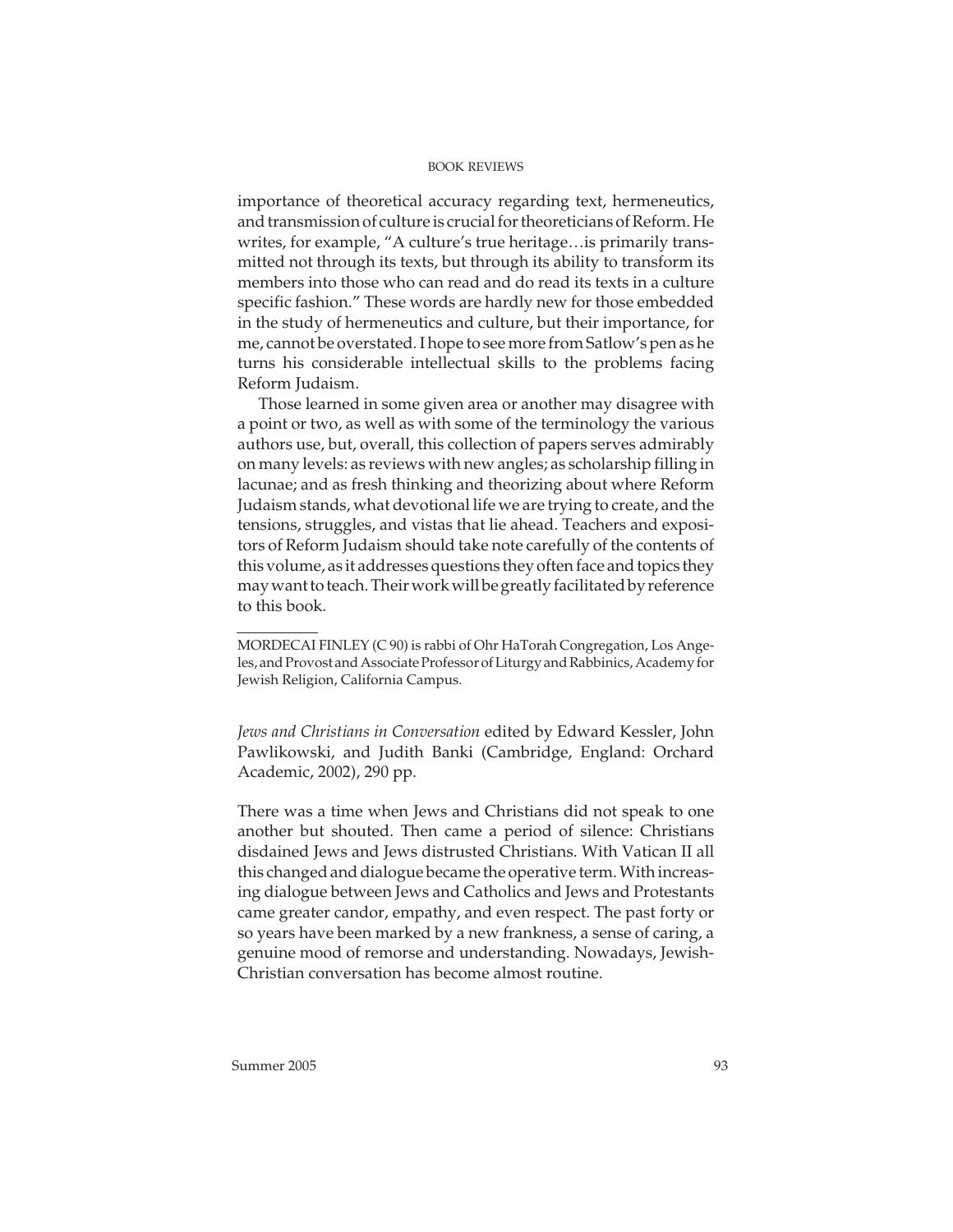Jews and Christians in Conversation is a compilation of papers that emerged from a consultation held in Cambridge, England in March 2001. What is unique about the participants is that they consist of some of the "old" veterans of dialogue and some of the younger ones from various European countries. The volume is divided into seven conversations covering different aspects of the Christian-Jewish encounter, offering some historical overviews and outlining parameters for more fruitful future encounters.

The first conversation consists of three papers that review the past achievements. Barbara E. Bowe surveys the past forty years of dialogue, the new understanding of Jesus the Jew, and the ongoing search for a new paradigm of the relationship between the two faiths. Marcus Braybrooke attempts to address the perpetually vexing issue of one covenant or two, indicating that "my sympathy is with Rosemary Reuther when she suggests instead of arguing about how many covenants there are, we should recognize God's presence in every faith community" (p. 26). This would solve the dilemma of competition and the negative image of Judaism and other religions. Since Jews and Christians have a special agenda, bilateral talks are essential. But "the search for shared values and for a religious underpinning of human rights now has to be on a multifaith basis" and can no longer remain the domain of Catholics, Protestants, and Jews—a view espoused by James. K. Aitken, Melanie J. Wright, and others in the volume. The third paper is a riveting and revealing autobiographical piece by Richard D. Rubenstein, whose After Auschwitz made such an impact forty years ago. He describes his own spiritual odyssey and the development of interfaith dialogue since the 1960s, dourly observing that "efforts on behalf of Jewish-Christian understanding can be compared to a Sisyphean endeavor, but no less worthwhile on that account" (p. 48). He cautions that there are dangerous latent emotions embedded in religious differences that lie beneath the surface like the plague in Camus' novel of that name.

The second conversation is a basic analysis of the key documents in the field that have been published over the past years. Edward Kessler delineates three themes that have been highlighted in those documents: (1) realization of Jewish suffering; (2) reawakening to the Jewishness of Jesus; (3) recognition that the formation of Christian identity depends on right relations with Jews. Kessler describes Jewish reactions to these new developments as distrust coupled with defensiveness and a slowly evolving awareness of common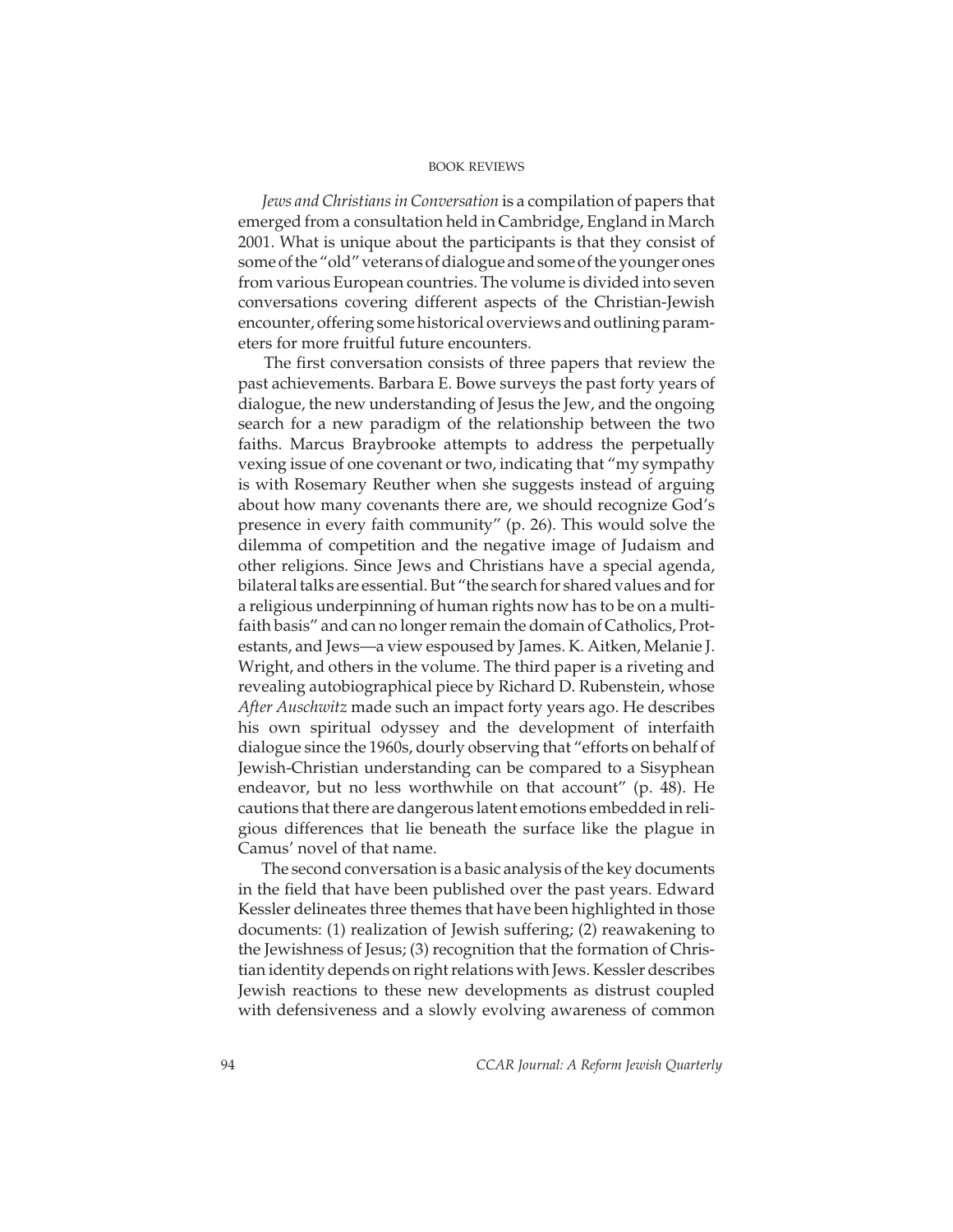purpose. He reviews the sorry tale of modern Christian indifference to the malignancy of anti-Semitism, citing pronouncements of the World Council of Churches and the Anglican Lambeth Conferences that literally turn one's stomach. For example, in 1948, the Lambeth bishops never mentioned the tragedy of the Holocaust and anti-Semitism and fecklessly urged "efforts to restore peace in Palestine." But Kessler records the changing tide as the World Council of Churches began to recognize the Christian roots of anti-Semitism and the teaching of contempt that had prepared the soil for the Final Solution (doubtlessly catalyzed by Vatican II and Nostra Aetate). Kessler's review of Protestant and Catholic statements is a model of succinctness: he summarizes Lutheran, Anglican, Methodist, Evangelical, Roman Catholic, and Eastern Orthodox pronouncements on the Holocaust, Christian guilt and responsibility, and, most significantly, on the continuing covenant between God and Israel. He also deals with the thorny issue of the mission to convert the Jews, noting that, with the notable exception of the Southern Baptists, Catholics and most Protestant groups have come to renounce the mission and urge, instead, a common mission to bear witness together in battling the evils of our contemporary world. Kessler analyzes Dabru Emet, the only significant Jewish response to Christian efforts at rapprochement, and critiques it for having missed an opportunity "to reclaim Jesus as one of ours" (p. 64). He concludes with a challenge to Christians to learn the traits by which Jews define themselves and to Jews to develop a Jewish theology about Christianity.

John Pawlikowski is his lucidly compelling self in his contribution sketching the important changes in relationships and the desiderata that still remain. The most significant theological shift, in his view, is "covenantal inclusion"—the radical about-face in church theology that reverts back to Romans 9-11, in which Paul makes it abundantly clear that God has not reneged on his covenantal relationship with Israel. "It is vital," he writes, "that these documents which assert continued Jewish covenantal inclusion begin to impact Christian theological reflection as such" and he is dismayed that "many Catholic Church leaders have not assimilated Nostra Aetate any more than had Catholic theologians" (p. 78). As to the issue of evangelizing Jews, Pawlikowski records the lingering ambivalence despite the clear and unequivocal statement of Cardinal Kasper, which I myself heard in May of 2001 that the Roman Catholic Church does not currently have any office to proselytize Jews. He suggests that there are "profound Christological implications" that the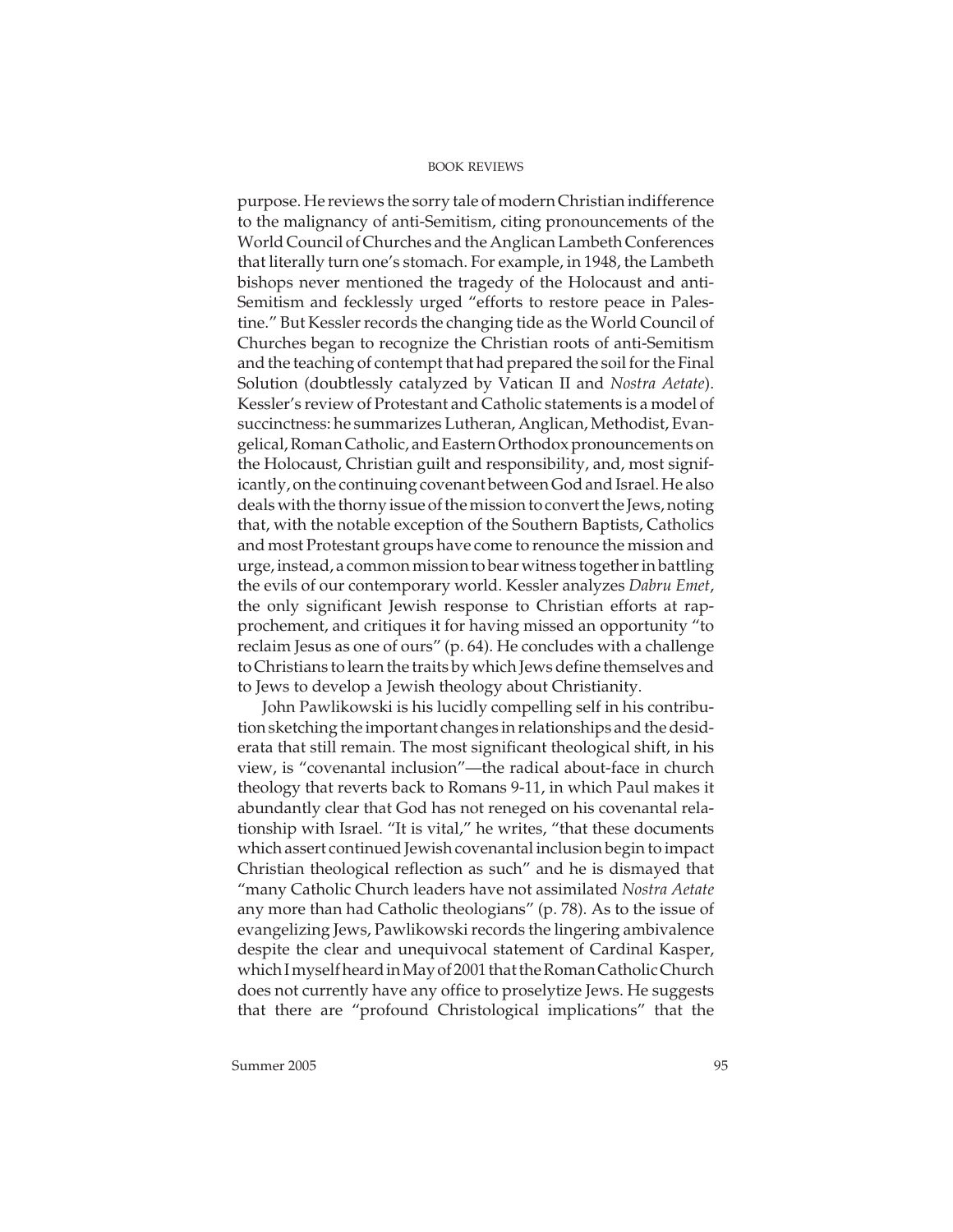Church is unwilling to confront at this time (p. 80). Indeed, the recent contretemps in America Magazine between Cardinal Dulles and a group of leading Catholic theologians over this issue reinforced Pawlikowski's concerns (America Magazine, vol. 187, no. 12, October 21, 2002, pp. 8–16). Father Pawlikowski argues that Christianity cannot be presented as the fulfillment of Judaism, as current catechisms have it. The need to acknowledge the Christian roots of anti-Semitism in curricula is still apparent and lectionaries and liturgy lack evidence of the new documents and perpetuate a "fulfillment Christology" reducing Judaism to a mere prelude to the truth. He agrees with Kessler and others that we face a global challenge that demands a global response in religious ethics and social action to issues such as the death penalty and ecology. And he, too, criticizes Dabru Emet for not mentioning the Jewishness of Jesus.

David Sandmel's brief analysis of Dabru Emet reminds us that the document enjoys no official status and is but a first step in fashioning a Jewish theology of Christianity. He urges that we bolster Christian scholars, "some of whom took great risks challenging fundamental aspects of church teaching." At the same time, he is concerned that with Jews turning more inward of late, dialogue has lost much of its luster.

Roman Catholic theologian Jurgen Manemann leads off the next conversation, speaking of the negative aspects of the Judeo-Christian tradition while calling for the Catholic Church to "face its tradition in terms of contradictory pluralism." The Church must think less of its self-preservation and more of the victims of the world. Michael Signer is also concerned about the recent turning within that he detects in Jewish circles and he reiterates his challenge that the "most productive dialogue between Jews and Christians is grounded on face-to-face studies of texts in the Hebrew Bible through the lenses of pre-modern interpretations in both traditions."

Polish journalist Konstanty Gebert and British journalist Clifford Langley discuss the heart-breaking tale of the Jedwabne tragedy when, on July 10, 1941, the entire Jewish community of 1,600 souls was burned alive. For years the accepted version was that the Nazis committed the atrocity. Then, recent scholarship revealed that the perpetrators were Christian Polish neighbors. Gebert documents the sluggish response of Polish churchmen to the news, including the infamous Cardinal Glemp, who blamed the Jews themselves for having failed to assimilate into Polish society and for supporting the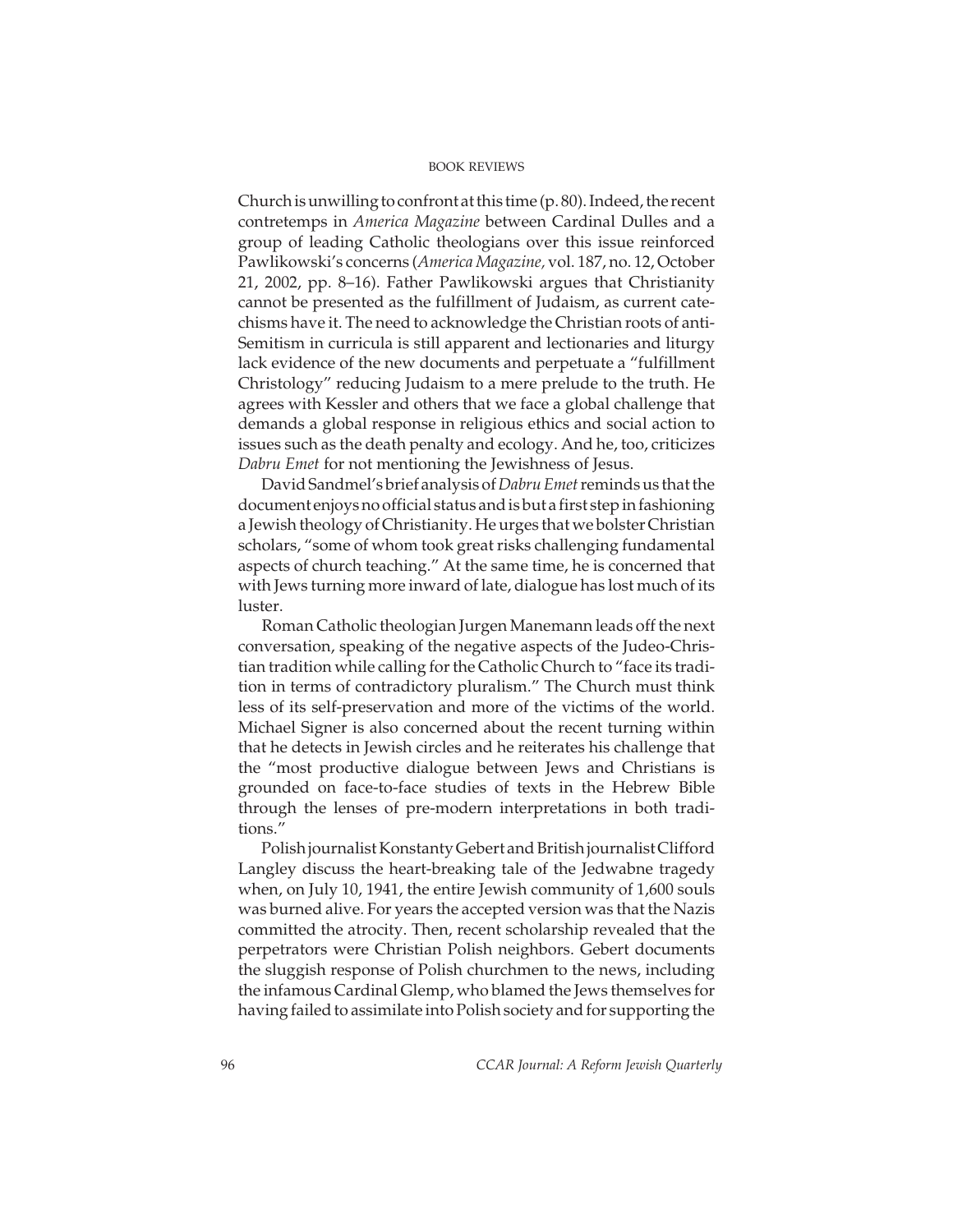Communists during the brief period of Soviet control. This section does not make for pleasant reading; but it is symptomatic of pre-Vatican II notions that inform much Christian thinking, especially in Eastern Europe.

The conversation on liturgy is perhaps the least satisfying in the book. Catholic theologian Liam Tracey describes liturgy as a cultural reality that grows and changes and is influenced from the outside but also influences outside culture. To his way of thinking, the essential challenge is "How is experience of God communicated in liturgical celebration?" Worshipers feel infantilized by the liturgy that is often androcentric and misogynist and lacking in interaction with local cultures and institutions. Marc Saperstein records some of the Reform innovations in liturgy (most recently, in developing gender-neutral language) and he presents the dilemma of what to do with Scriptural language and texts that are clearly male (e.g., the Avot), or texts that are offensive (e.g., chosen people). He also challenges the groups to integrate new historical events into the liturgy (e.g., the Holocaust and the State of Israel). But, in truth, all these issues have been addressed for years, first by Reform Jews, then by the Reconstructionists, and most recently by the Conservative movement. And still Jews do not pray very ardently! As Abraham J. Heschel wrote, the problem is not basically bad liturgy but bad theology. If we do not believe in a God who "hears prayer," then worship becomes problematic (Abraham Joshua Heschel, Man's Quest for God [New York: Charles Scribner's Sons, 1954], pp. 61, 87, 88). Neither author addresses, what to my mind, is the key issue.

The final conversations include an essay by James K. Aitken, who urges that interfaith work must develop a positive image of each faith group, combat negative attitudes and prejudices, and promote a multicultural reading of sacred texts. Judith Banki reiterates the need for preachers and teachers to absorb the post-Vatican II teachings. Melanie J. Wright cautions that Jewish-Christian relations cannot be built on "guilt" and she insists "it is not theology as much as practice"—"the ability of individuals to engage with humans of the Other"—that matters most. Helen Fry repeats the need for preachers to be selective in choices of texts and she reiterates, "Jews need to begin to work out a Jewish theology of Christianity" (author's italics). The postlude by Martin Forward reaffirms that pluralism is here to stay, because "diversity is built into the contemporary world." He urges Jewish-Moslem dialogue (easier said than done these days!) and joint social activism, reminding us that it will take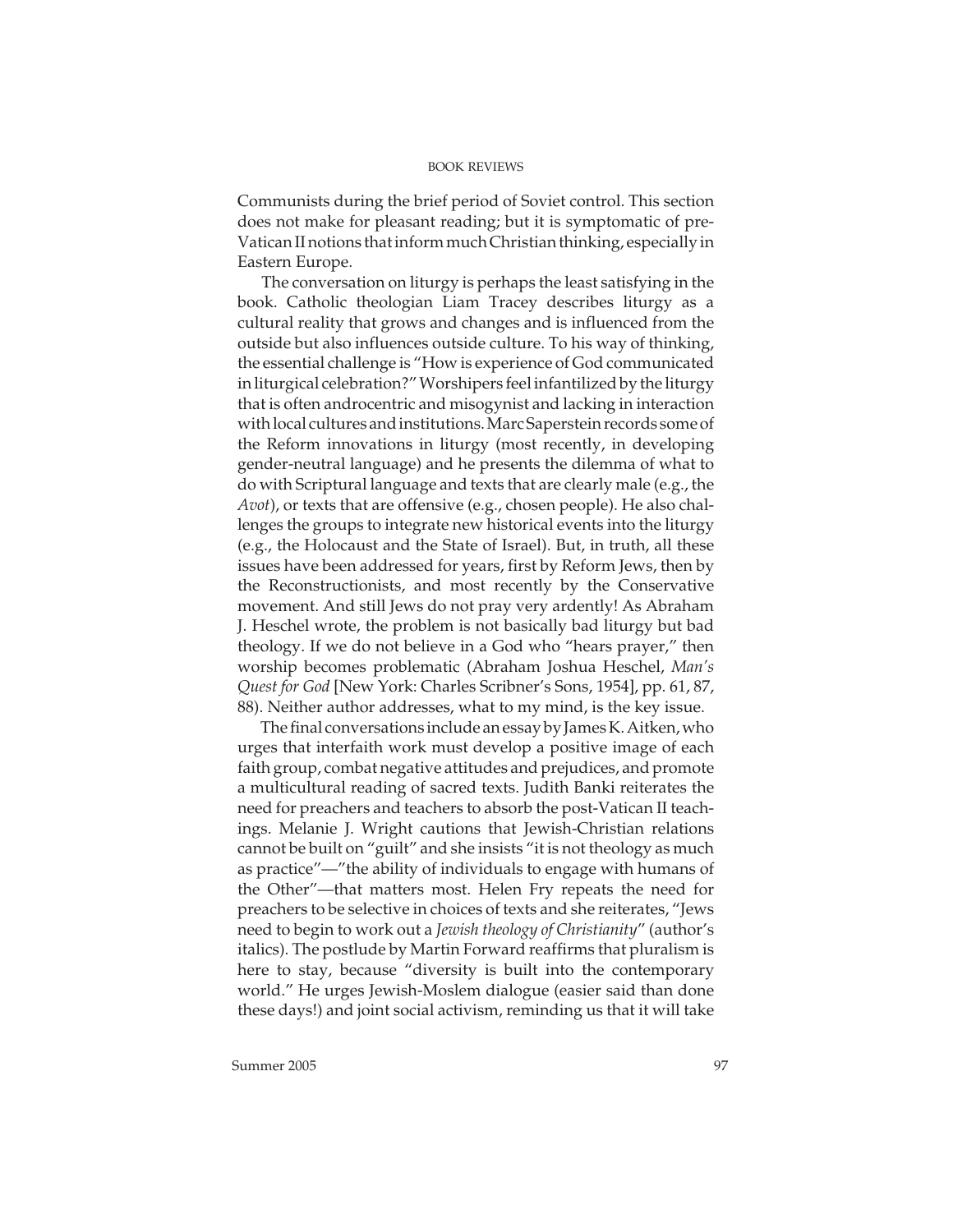more than a few years to eradicate centuries of religious biases, with the hope that we might ultimately persevere together in fashioning a world theology.

As in all such anthologies, not all contributions are up to the standards of others. The endnotes are not well edited (Michael Signer's notes have been dropped entirely) and an index would have been useful. Moreover, it is naïve to assert, as several do in the volume, that theology is not the main issue. Quite the contrary, theology informs everything including liturgy, daily living, business practices, and even social action (e.g., abortion, birth control, euthanasia). The call of several contributors for the development of a Jewish theology of Christianity is indubitably most intriguing—and ultimately most difficult. As Emanuel Levinas wrote, in evaluating similar challenges from Edmond Fleg and others, "It is not enough to call Jesus Yechou and Rabbi to bring him closer to us. For us, we who are without hatred, there is no friendship. It remains far off. And on his lips, we no longer recognize our own verses" (Emanuel Levinas, Difficult Freedom [Baltimore: The Johns Hopkins Press, 1990], p. 105). It would seem that a volume on a Jewish theology of Christianity is our next agenda item. In the meantime, it is heartening to know that Jews and Christians are talking, at long last. May it continue!

God in Our Relationships: Spirituality between People from the Teachings of Martin Buber, by Dennis Ross (Woodstock, Vt.: Jewish Lights Publishing, 2003), 118 pp.

Sooner or later, a rabbi will discover that while theological discourse may nourish one's days in study-houses and even in synagogues, it suffers limited applicability in coffeehouses, bedrooms, and, worst of all, in hospitals. Neither friendly barrista, harried spouse, nor suffering patient is likely to welcome the intrusion of theologizing into everyday meetings and conversations. And the patient or the bereaved may end up feeling deprived when her rabbi responds to her needs with a discussion about God, even when questioned directly: "Rabbi, how could God let this happen to me?"

GILBERT S. ROSENTHAL (JTS57) directs the National Council of Synagogues, a partnership of the Reform and Conservative movements dealing with interfaith matters.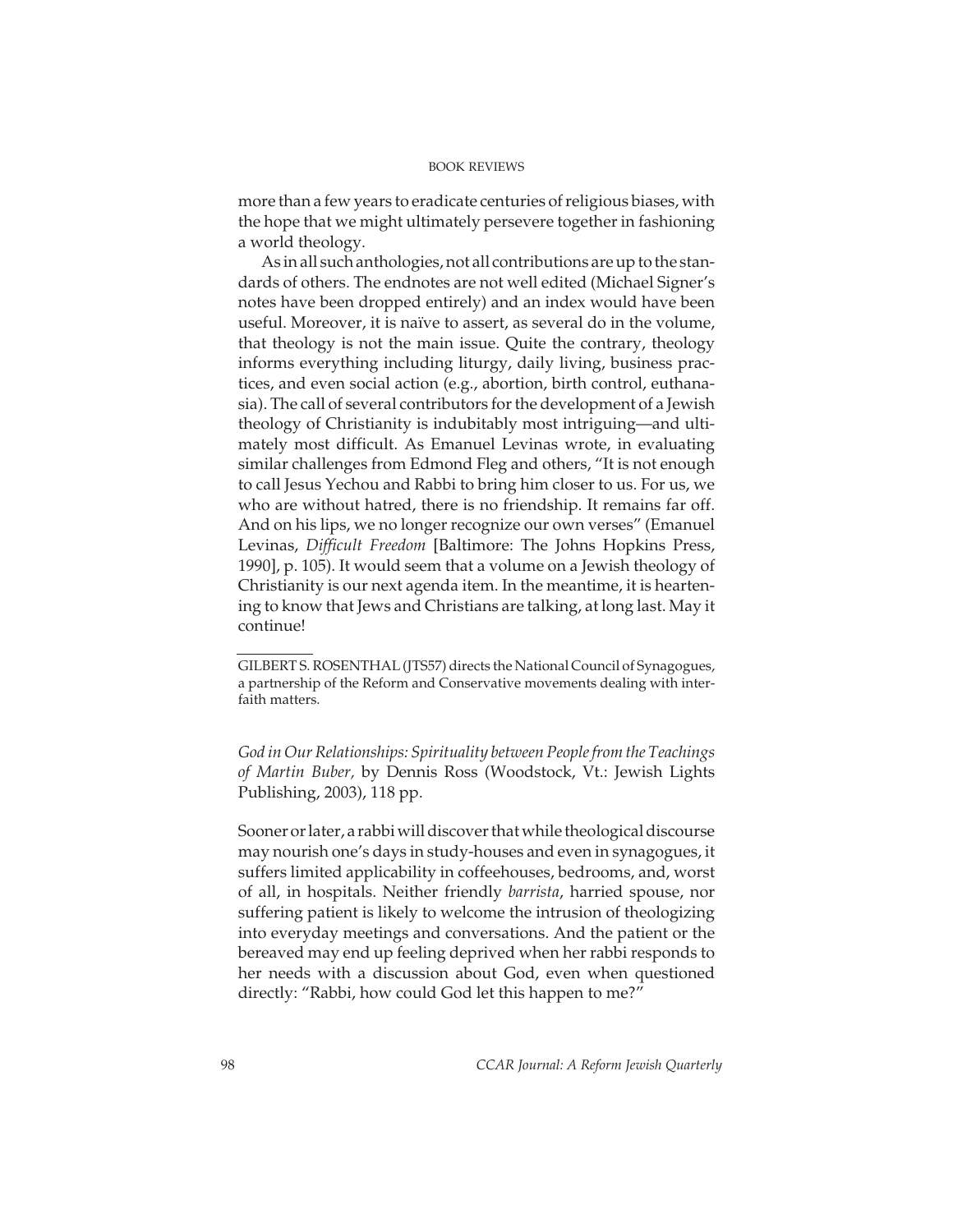As he recounts in his lectures, when Rabbi Dennis Ross encountered Buber for the first time, in a Modern Theology class in rabbinical school, he too found himself frustrated by Buber's dense, specifically German idiom (much of which is mutilated by translation), and the uber-pedagogic mien of a work that, our professors assured us, aimed to speak to the heart, to the common seeker of meaning. Buber intended, after all, to help us apprehend the Eternal in everyday encounters, accessible to all, not only in academies. Instead of pilpul or philosophy as the conduit of spiritual insight, Buber favored popular Hasidic stories and parables (which, drawing from Buber's Tales of the Hasidim, Ross incorporates liberally into his own).

Part introduction to Martin Buber's theology of relationship, part self-help book, part lunchtime companion, God in Our Relationships: Spirituality between People from the Teachings of Martin Buber is a welcome addition to the bookshelves of spiritual leaders and laity alike. While the frame for the book remains unmistakably Jewish, the author's intention (like Buber's) is to serve an interfaith community, and, for that matter, a broad array of spiritual seekers, with a readable guide to one of the twentieth century's most influential and, for the casual learner anyway, least-readable thinkers.

Three features distinguish Ross' book from other secondary sources on Buber, and, for that matter, from other self-help books: (1) The book is foremost an extended meditation on the application of the I-Thou concept to living in twenty-first-century America. (2) The material is presented in digestible reflections on key lines from Buber's masterwork. Ross does not set out to analyze I and Thou systematically or comprehensively. It is more a popular digest of ideas and applications than a theological treatise. Hence this book's primary application is to everyday living—in coffeehouses, bedrooms, and hospital wards, rather than seminaries. And (3) Ross' eloquent phrasing, gentle sincerity and playfulness in relating personal anecdotes, and unsentimental prose elevate the work from its peers on the self-help shelf—where Jewish Lights Publishing is marketing it.

What makes God in Our Relationships enjoyable, thought-provoking, and occasionally inspiring, is the disarming way in which Ross unpacks Buber's theology through anecdote, parable, and illustration. Any chapter begins with an epigram from I and Thou, say, "Rising voices pre-empt all other sounds yet acknowledge that the whole world sings" (p. 63). Ross explicates by relating a hospital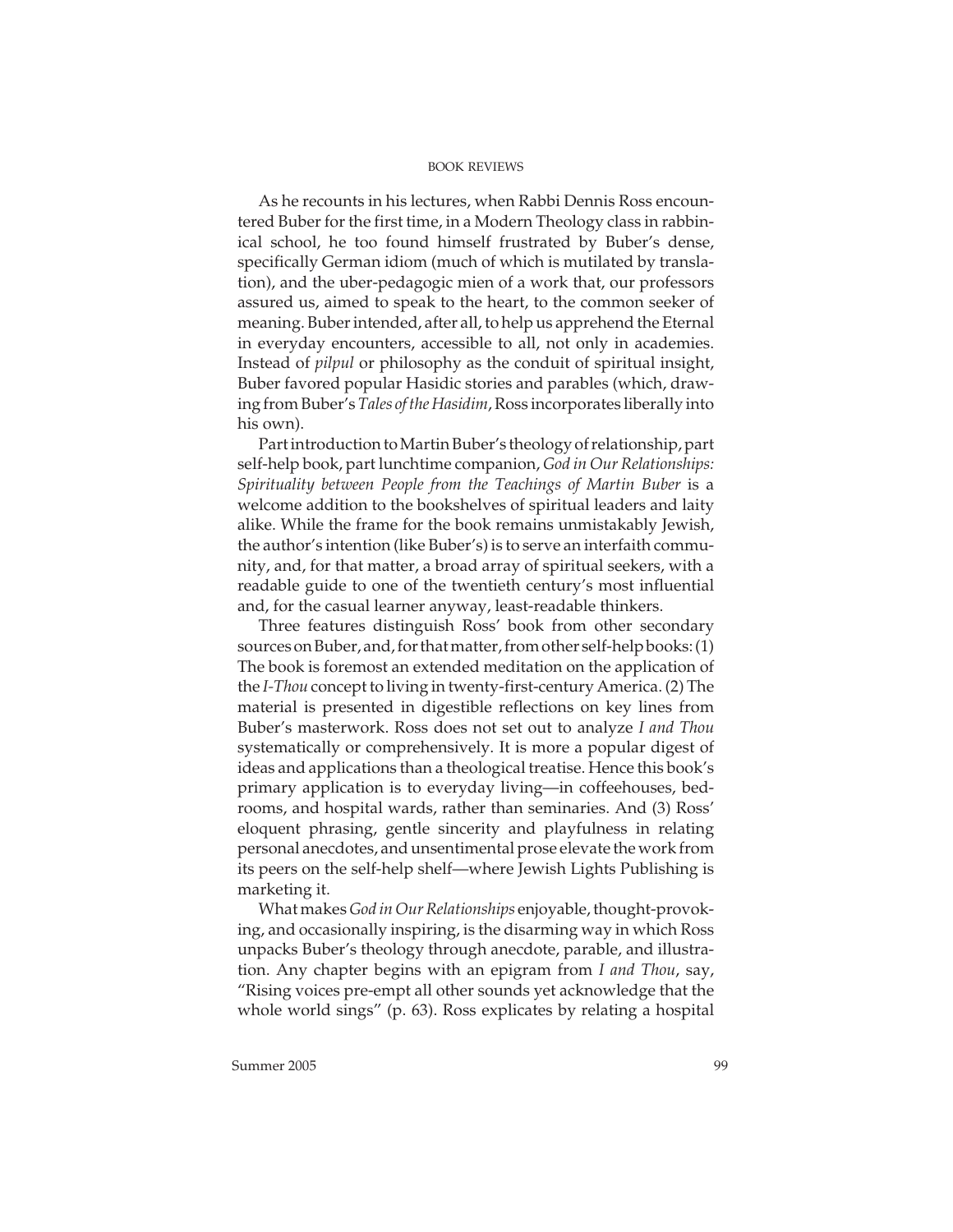cafeteria conversation that attained an I-Thou dimension. "As we entered the conversation in earnest, we entered I-Thou, looking beyond the details. We enjoyed the food and drink. We shut out the conversations at nearby tables. The only reality that counted was in our words." A paragraph later, a concluding metaphor ties the anecdote to the epigram:

Imagine a picture on the wall of a museum. The frame, the canvas, the hook, and the wire on the back of the frame make possible the display of art and yet are not actively considered when a viewer studies the artwork. The studs in the wall and the floor and ceiling joists are essential to the picture on display but do not enter the mind. I-Thou fills the awareness. Everything else exists in the light of I-Thou, even as we ignore all other distractions (p. 64).

Many will enjoy reading God in Our Relationships on its own. Teachers, preachers, and students may find it valuable to read it side-byside with I and Thou, or to return to the epigrammatic quotations in the original source, understandings enhanced by Ross' humanizing contexts.

Though nearly every chapter consists of but a handful of paragraphs, the whole of the book follows a logical architecture, articulating the meaning and applications of I-Thou theology first by defining I-It as we encounter such moments (sometimes menial, but no less mandatory) throughout each day. Especially effective is Ross' thorough investigation of the ways in which the lives so many of us lead (hectic, distracted, stressful) promote I-It encounters and stifle I-Thou experiences.

Gradually the book focuses attention on the meaning, message, and role of I-Thou encounters in relational moments with which all are (at least conceptually) familiar, finally reaching an elevated cadence with the introduction of I-Eternal Thou, glimpsing the Divine in relationship.

Ross relies on Hasidic parables:

As Rabbi Hayyim of Zanz taught us, this world is like a deep forest where each person wanders alone. Hearing a voice in the distance, I lift my voice and call out in the dark. A voice calls back. Hand reaches for hand, and voice lifts voice in I-Thou. These quiet triumphs of the spirit never make the newspaper headlines. But they make the world a better place and leave a permanent impact in Eternal Thou. "[I]n each Thou we address the Eternal Thou," said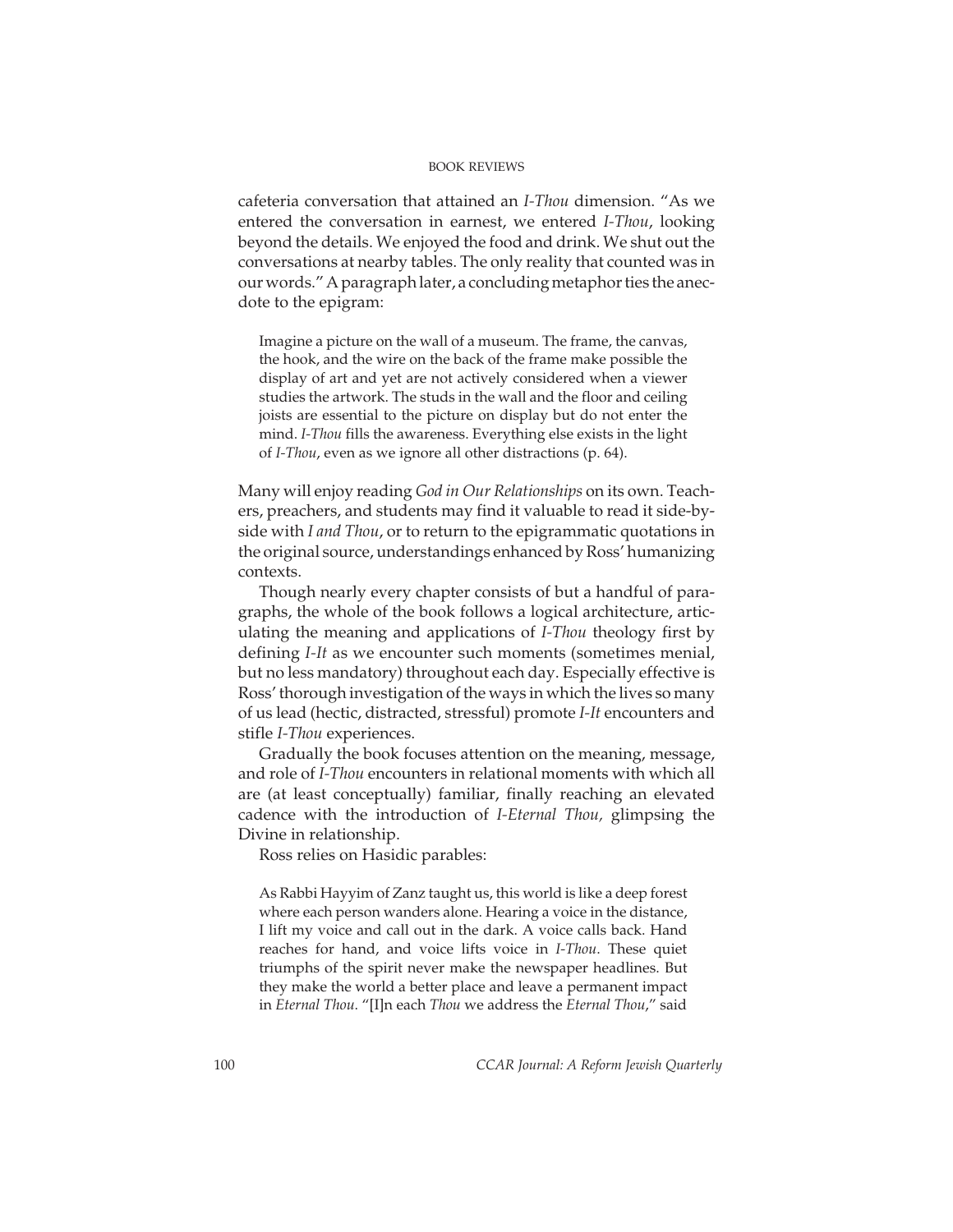Martin Buber. As we converse with each other, we also speak to God in the Eternal Thou (p. 100).

A book like this, that cobbles together disparate material from its primary source, could have fallen into disarray. Further uniting the narrative is Ross' poignant retelling of an ongoing encounter with a terminally ill patient. And while his ruminations on brief encounters with waitresses and workmen and family members inform the whole, it is his dialogue with the dying man that gives God in Our Relationships its resonance.

Valuable lessons come through without the reader feeling that Ross preaches at us, which makes God in Our Relationships the best kind of sermon of all. Enjoy it in its entirety in a few hours; keep it handy as a reference for sermons, prayer services, or daily inspiration; use it as a teaching supplement (but not the primary source) for Adult Education seminars or Confirmation classes; let it inform your work in chaplaincy and pastoral care; share it with non-Jewish friends and colleagues to broaden their perspective of Judaism. This elegant little paperback may indeed provide good company in coffee shops (where I read it), bedroom night-tables, and, yes, hospital rooms.

JONATHAN BLAKE (C00) is associate rabbi at Westchester Reform Temple, Scarsdale, New York.

Judaism and Environmental Ethics: A Reader, edited and introduced by Martin D. Yaffe (Lanham, Md.: Lexington Books, 2001), 422 pp.

Judaism and Ecology: Created World and Revealed Word, edited by Hava Tirosh-Samuelson (Cambridge, Mass.: Harvard University Press, 2002), 515 pp.

Much of the last thirty years' worth of writing on Judaism and ecology can be seen as a response to two challenging articles: Lynn White Jr.'s "The Historical Roots of Our Ecological Crisis" (1967) and Steven S. Schwarzschild's "The Unnatural Jew" (1984). White, as well as many environmental activists following in his footsteps, points to the "Judeo-Christian" heritage in general, and the verse (Gen 1:28) granting humanity dominion over the rest of creation in particular, as the root of the West's exploitative relationship with the earth. Schwarzschild, by contrast, praises Judaism for doing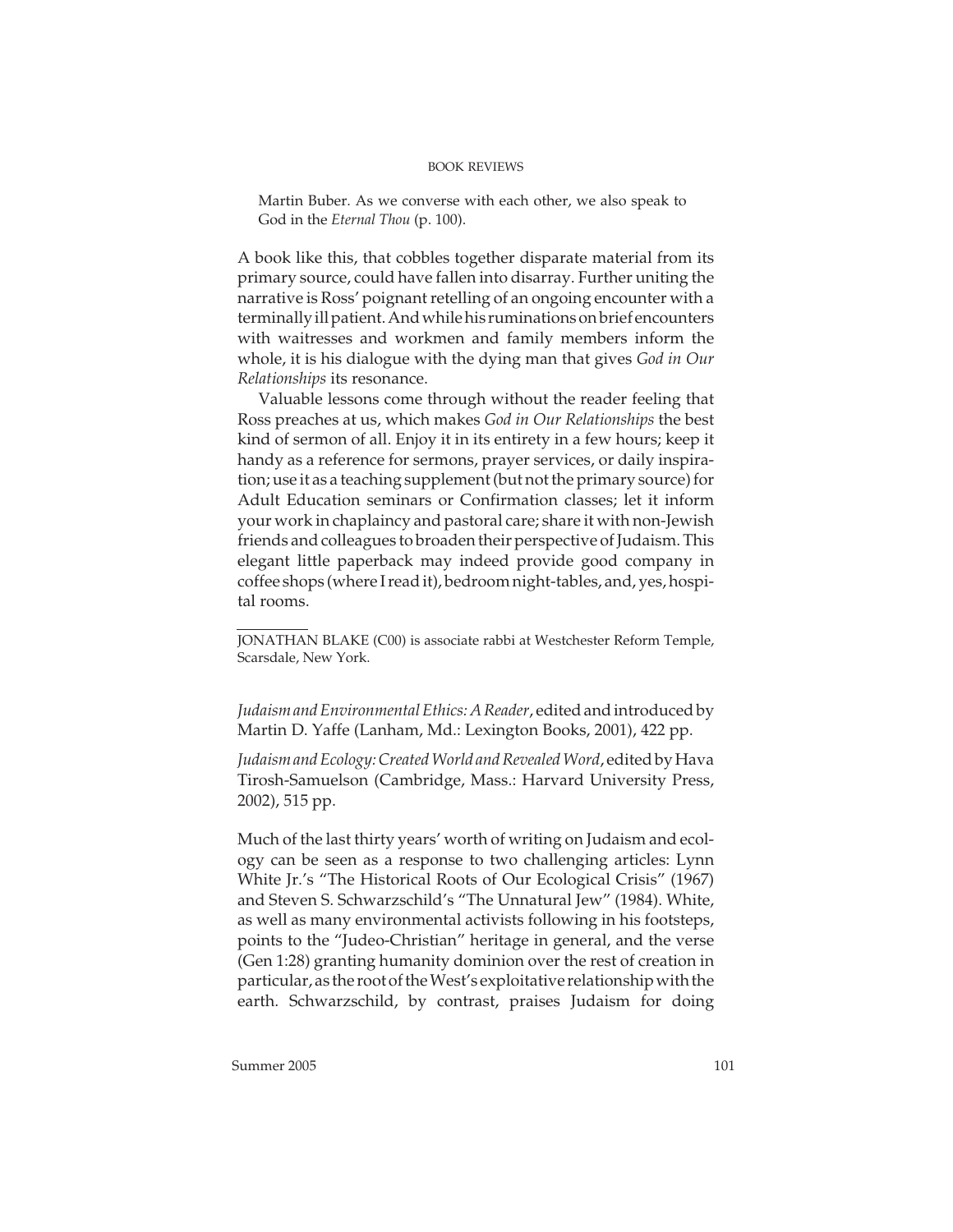precisely what White condemns: holding morality over nature, emphasizing God's transcendence, and deriding theologies of immanence as neo-pagan idolatry. White and his followers criticize Judaism for its supposed antagonism toward nature; Schwarzschild wears this antagonism as a badge of pride.

Jewish environmentalists took both of these essays as a call to arms. They contested the premise that Judaism is at odds with the natural world. Pro-environment rabbis, scientists, and academics authored an outpouring of articles citing proto-ecological passages in Tanakh and Talmud. They defended the creation narrative from White's attack, noting that dominion is subsequently defined by God's commandment in Genesis 2:15 to "work and watch over" the land. They also contested Schwarzschild's claim that nature and morality are irreconcilable. This first generation of Jewish environmental writing held up traditional observances such as bal tashchit, tzaar baalei chayyim, Shabbat, and the sabbatical year as evidence of Judaism's "green" credentials.

This was ground-breaking scholarship. Still, given its origins as a defense of Jewish environmentalism in the face of a rather harsh attack, it is no surprise that much of this writing suffers the weakness associated with apologetics: it tends to blur the subtlety and ambiguity that a more objective consideration of Judaism's position might reveal.

Two recent anthologies, Judaism and Environmental Ethics: A Reader and Judaism and Ecology: Created World and Revealed Word represent a new wave of Jewish ecological thought that seeks to redress this balance and critically examine Jewish attitudes toward the creation in their full complexity. It is a sign of progress that we are now comfortable enough to engage these issues without having to defensively flaunt our "greenness" to the rest of the environmental world. One of the central assumptions underlying each of these collections is that Jewish environmentalists can and should bring Jewish tradition to bear on their ecological views just as much as we let contemporary environmental thinking shape our Judaism. This is a major step forward.

Both books offer a high level of scholarship, a wide array of perspectives, and insightful introductions by their editors. Yaffe's anthology includes essays by over twenty different writers, spanning the spectrum of Jewish observance and political outlook, from Eric Katz's article inspired by Deep Ecology to Schwarzschild's seminal piece. Most were written in the late 1980s and 1990s. Tirosh-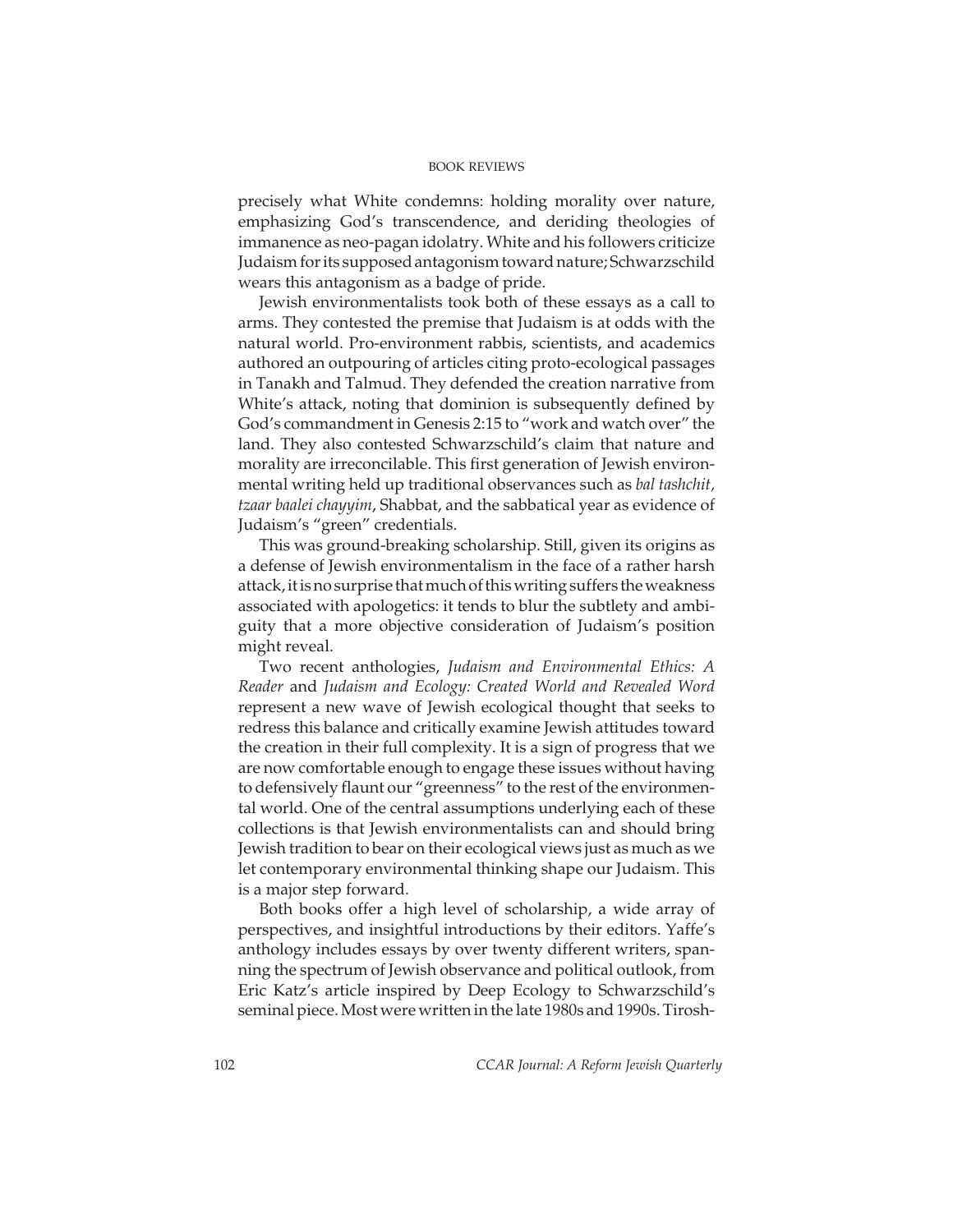Samuelson's book is a collection of papers delivered at a recent conference on Judaism and ecology sponsored by the Harvard University Center for the Study of World Religions. Most of the contributors are academics working in the fields of Judaic studies, philosophy, and theology. As a result, generally speaking, Judaism and Environmental Ethics tends to focus on more concrete ecological issues (such as animal experimentation, kashrut and vegetarianism, observance of bal tashchit, and Shabbat) while Judaism and Ecology addresses the philosophical underpinnings of these matters. Still, the books overlap a great deal, and present several recurring themes: the connection—or lack thereof—between the natural world and the revealed word of Torah, the meaning of dominion, and the larger, related question of whether the Jewish worldview is human-centered (anthropocentric), earth-centered (biocentric), or God-centered (theocentric).

The first of these issues, the relationship between creation and revelation, provides the subtitle for Judaism and Ecology. It is also the primary subject of that book's chapter "Nature and Revealed Morality," which includes thoughtful papers by Shalom Rosenberg, Lenn E. Goodman, and Moshe Sokol, and a very incisive critical response by Barry Kogan. However, the most comprehensive treatment of this subject can be found in Jeremy Benstein's essay in Judaism and Environmental Ethics, "One, Walking and Studying…: Nature vs. Torah," a detailed analysis of Pirkei Avot 3:7.

Benstein offers a close reading of that text, which he translates as follows:

Rabbi Ya'akov says: One, who while walking along the way, reviewing his studies, breaks off from his study and says, "How beautiful is that tree! How beautiful is that plowed field!" Scripture regards him as if he has forfeited his soul.

The commentaries on this passage fall into four categories. The most anti-nature commentators, reading at the peshat level, denigrate the created world as a distraction from proper Jewish concerns. Foreshadowing Schwarzschild's "Unnatural Jew," Meiri derides the appreciation of nature as "idle and vain." A second, more moderate approach, which probably represents the majority of traditional Jewish opinion, appreciates the divine handiwork of nature as a legitimate good, but still considers Torah study the preferable way to God's presence. A contemporary advocate of this position,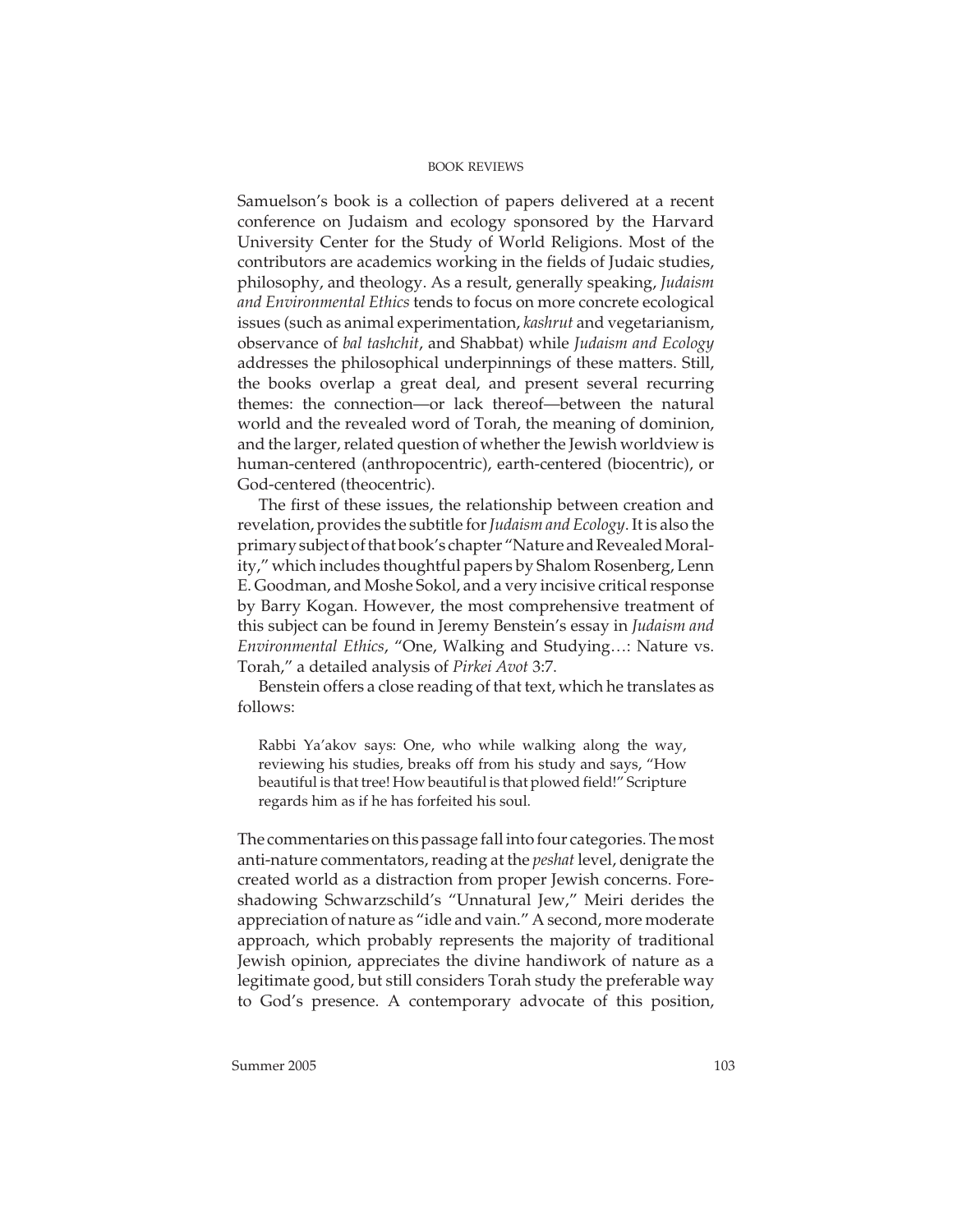Reuven Bulka concludes, "Nature is God's work, but the Torah is God's formula for life." The third category consists of those who consider Torah and nature to be separate but equal paths. It includes Chaim Nachman Bialik, who maintained that eventually the Land would take its rightful place "alongside the Book." Other Zionist writers, such as Saul Tchernichovsky and Micha Berdichevsky, went even further. Influenced by the Nietzschean call for a transvaluation of all values, they considered nature superior to Torah. Commenting on the pertinent passage from Avot, Berdichevsky wrote:

I assert that Judah and Israel will only be saved when another teaching is given unto us, namely: Whoever walks by the way and sees a fine tree and a fine field and a fine sky and leaves them to think on other thoughts—that man is like one who forfeits his life! Give us back our fine trees and fine fields! Give us back the Universe.

In his conclusion, Benstein calls for a new approach to both nature and Torah that diverges from all those cited above. He refuses to pit one against the other, suggesting a synthesis, a bridging of the gap between creation and revelation, in which our view of one informs and shapes the other. He offers this as a kind of tikkun for both our endangered world and our divided souls. It is advice well taken.

Another issue, which the initial response to Lynn White's essay did not fully put to rest, is the meaning and consequences of dominion granted to humanity in Genesis 1:28. All the contributors to these two volumes agree that White's critique erred in laying the burden of blame for our modern ecological failures upon the Jewish scriptural tradition. Jeremy Cohen's article, "On Classical Judaism and Environmental Crisis" definitively demonstrates that pre-modern readers of the verse, both Jewish and Christian, did not interpret it as license to exploit the natural world. Cohen notes that in Judaism, humanity's relationship to the creation was codified in halakhic restrictions such as bal tashchit and Shabbat and sabbatical laws.

Yet modernity threatens this balance in two essential ways. First, it makes human dominion a genuine possibility. Whatever Torah may have said on the matter, practically speaking, during the biblical and rabbinic periods, neither Jews nor gentiles possessed the technological tools to exert their authority over God's creation on a global scale. This is no longer the case. For better or worse, humanity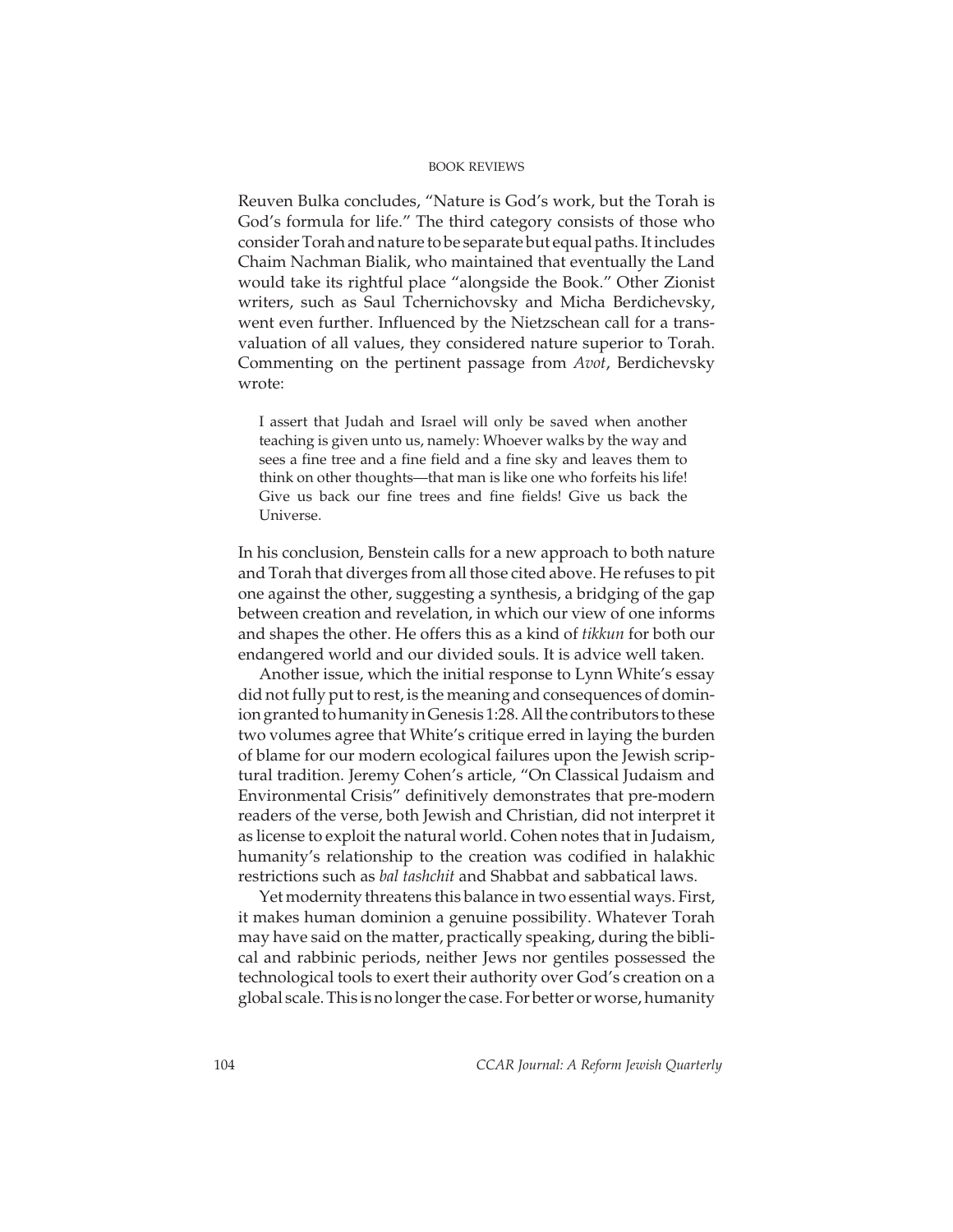now has the power to "rule over" much of the natural world. It is unclear whether traditional halakhic rulings will constitute adequate restraints on human ambitions in the face of this new reality. Furthermore, the second sea change wrought by modernity, secularism, undercuts those same constraints. David Ehrenfeld and Philip J. Bentley's essay, "Judaism and the Practice of Stewardship," written in 1985 and included in the Yaffe anthology, sounds this warning: "Without the influence of the Sabbath, stewardship in practice is corruptible and unstable… . It is the Sabbath, ultimately, that completes and confirms the environmental wisdom of Judaism." Given the current state of Shabbat observance among even committed liberal Jews, how can we establish limits that would keep our notion of stewardship from deteriorating into a rationalization for environmental exploitation?

Some have responded with the suggestion that contemporary Judaism should develop a less anthropocentric worldview. This harkens back to a celebrated dispute between Saadia and Maimonides, detailed in David Novak's piece, "The Defense of Creation and the Idea of Nature" in Judaism and Ecology.

Saadia insists that humankind is the intended purpose of the entire creation. Maimonides rejects this notion, declaring, "All beings should not be believed to exist for the sake of man's existence." This is not to say that the Rambam's philosophy is biocentric. It is, instead, radically theocentric, asserting that both human beings and the rest of the creation exist for God's sake alone. Still, as Barry Kogan notes, a theocentric outlook can yield a functional equivalent to a biocentric approach, tempering human arrogance and fostering respect for God's creatures. How we might successfully promote such a theocentric outlook in our fiercely secular age is another question to ponder.

This is just a taste of the riches that these two anthologies offer the discerning reader. I will conclude with my one lament, which applies equally to each of these collections: the nearly complete absence of wilderness from the discussion of Jewish environmental ethics. Eilon Schwartz, the only writer to be included in both books, shares this concern. He admits that wilderness is problematic, both in theory and in practice. Defined as landscape without people, wilderness removes nature from the realm of history. It is, as Schwartz notes, "an escape in space as well as time." Still, it can be a humbling and invaluable corrective to the prevailing technocratic model.